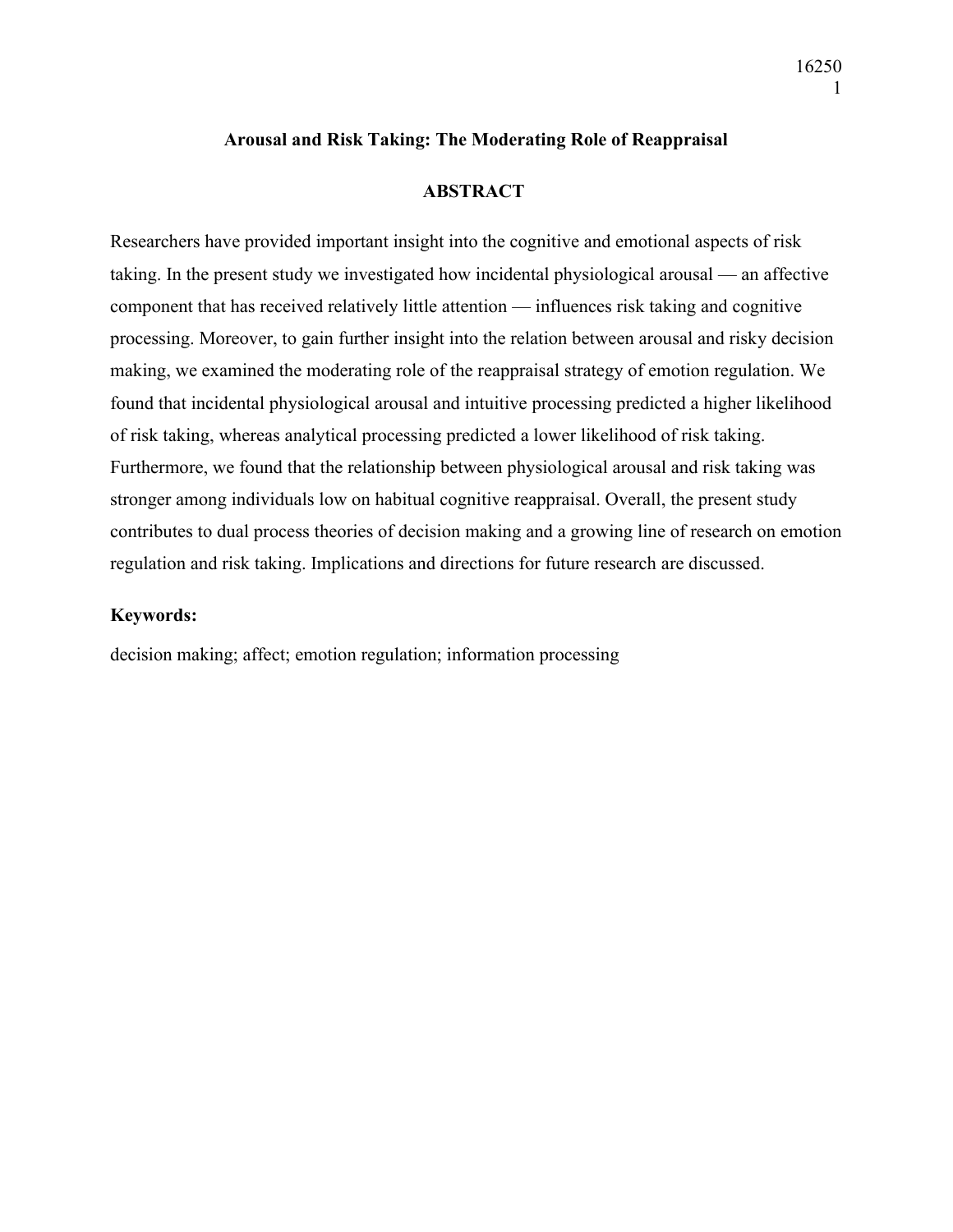#### **INTRODUCTION**

The current pandemic has forced leaders and organizations into difficult decisions involving risk and emotions. In many cases, such decisions are accompanied by intense affect. Intense affective states can, however, be problematic, as they tend to shut down the kind of systematic reasoning that is needed to resolve trade-offs that involve some kind of risk. In light of the current pandemic and the number of high-stake decisions that leaders must grapple with, we find it important to understand how intense affect and information processing influence risk taking.

Prospect theory and related research on risk taking has extended our understanding of emotions in judgment and decision making. While Kahneman and Tversky identified the different effects of the transient emotions of loss and gain on risk taking, the theoretical explanation of how emotions influence loss aversion and risk taking did not get much further than the famous dictum "losses loom larger than gains" (Kahneman & Tversky, 1979: 279). A large body of research has demonstrated that people often rely on their emotions when making decisions under conditions of risk and uncertainty (Loewenstein et al., 2001; Schwarz & Clore, 1988; Slovic et al., 2005; Västfjäll et al., 2016).

A series of efforts in exploring the emotional backdrop of loss aversion suggest that people form an attachment with the physical good. Researchers hold that the loss aversion comes from the pain of giving up the physical good, which is larger than the pleasure of receiving an alternative good of the same value (Kahneman et al., 1990; Novemsky & Kahneman, 2005; Ariely et al., 2005). This is a discussion about emotional valence; a scale of emotion ranging from psychological pain to pleasure or from negative to positive emotions.

The majority of contemporary theories regarding the relation between active emotions and risk taking either derive from, or are reactions to, one of two seminal approaches to the problem, namely Isen and colleagues' mood maintenance hypothesis, and Johnson and Tversky's (1983) affective generalization hypothesis. The mood maintenance hypothesis holds that individuals in a positive mood will avoid risk in order to maintain their positive mood, while individuals in a negative mood will seek risk in order to break out of their negative mood (Isen & Patric, 1983; Arkes et al., 1988; Isen & Geva, 1987; Isen et al., 1988; Mano, 1992; Nygren et al.,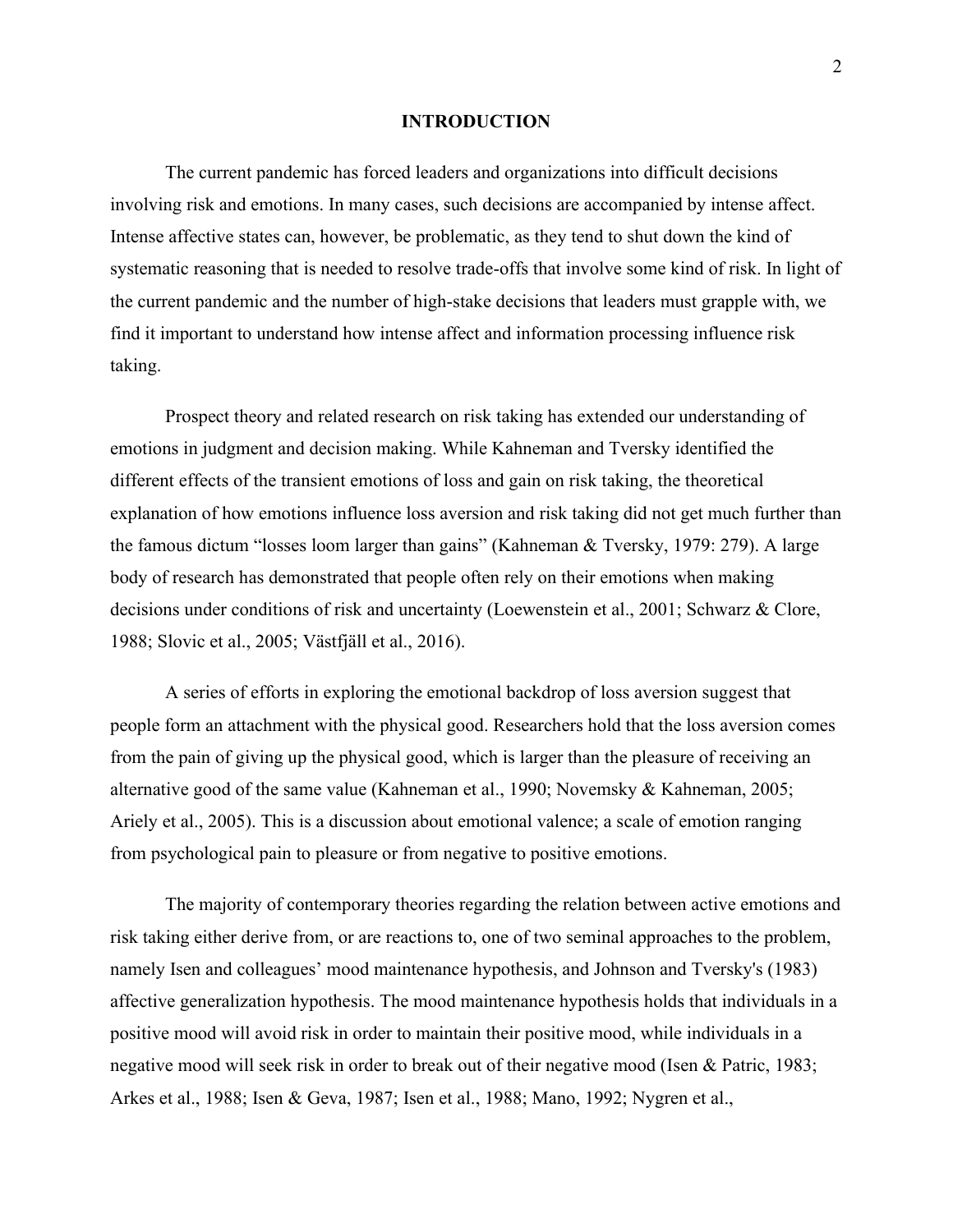1996). Although this theory is simple and attractive, and has even found some empirical support, recent research suggests that negative and positive emotions do not have a uniform effect on risk taking.

Challenging this model, Lerner and Keltner (2001) found that emotions with the same degree of pleasantness (i.e., valence) can have opposite effects on judgments and decisions involving risk. Indeed, affect is a complex construct that is shaped by several components. Russel's core affect perspective (2003) posits that affective states can be mapped onto two independent dimensions: valence and arousal. Yet, relatively few studies have investigated the role of arousal in risky decision making. In the present paper, we explore how physiological arousal predicts risk taking in the classic Disease Problem (Kahneman & Tversky, 1979). While the valence component of affect has received much attention (Heilman, Miu, & Houser, 2016; Lerner, Valdesolo, & Kassam, 2015), less research has studied the effect of the arousal component. Finally, this study adds to a growing line of research on emotion regulation and decision making involving risk (e.g., Heilman et al., 2010; Miu & Crisan, 2011; Panno et al., 2013; Sokol-Hessner et al., 2009, 2013) by examining how reappraisal moderates the influence of incidental physiological arousal. Insight into the ways in which emotion regulation shapes risk taking can offer important practical implications for organizations.

#### **THEORY AND HYPOTHESES**

Our review of the literature is largely restricted to studies that have examined decisions under risk (outcomes with known probabilities) and not ambiguity (outcomes with unknown probabilities). This choice was based on research that has shown that decisions under risk often diverge from decisions under ambiguity (for an in-depth explanation of the descriptionexperience gap, see Rakow & Newell, 2010).

#### **Arousal and Risk**

Tversky and Kahneman's (Tversky & Kahneman, 1981) prospect theory describes how decision makers evaluate similar alternatives differently when framed by the transient emotions of loss and gain (Kahneman & Tversky, 1979). When individuals are asked to choose between a risky and a certain option that have equal expected values, most people tend to choose the risky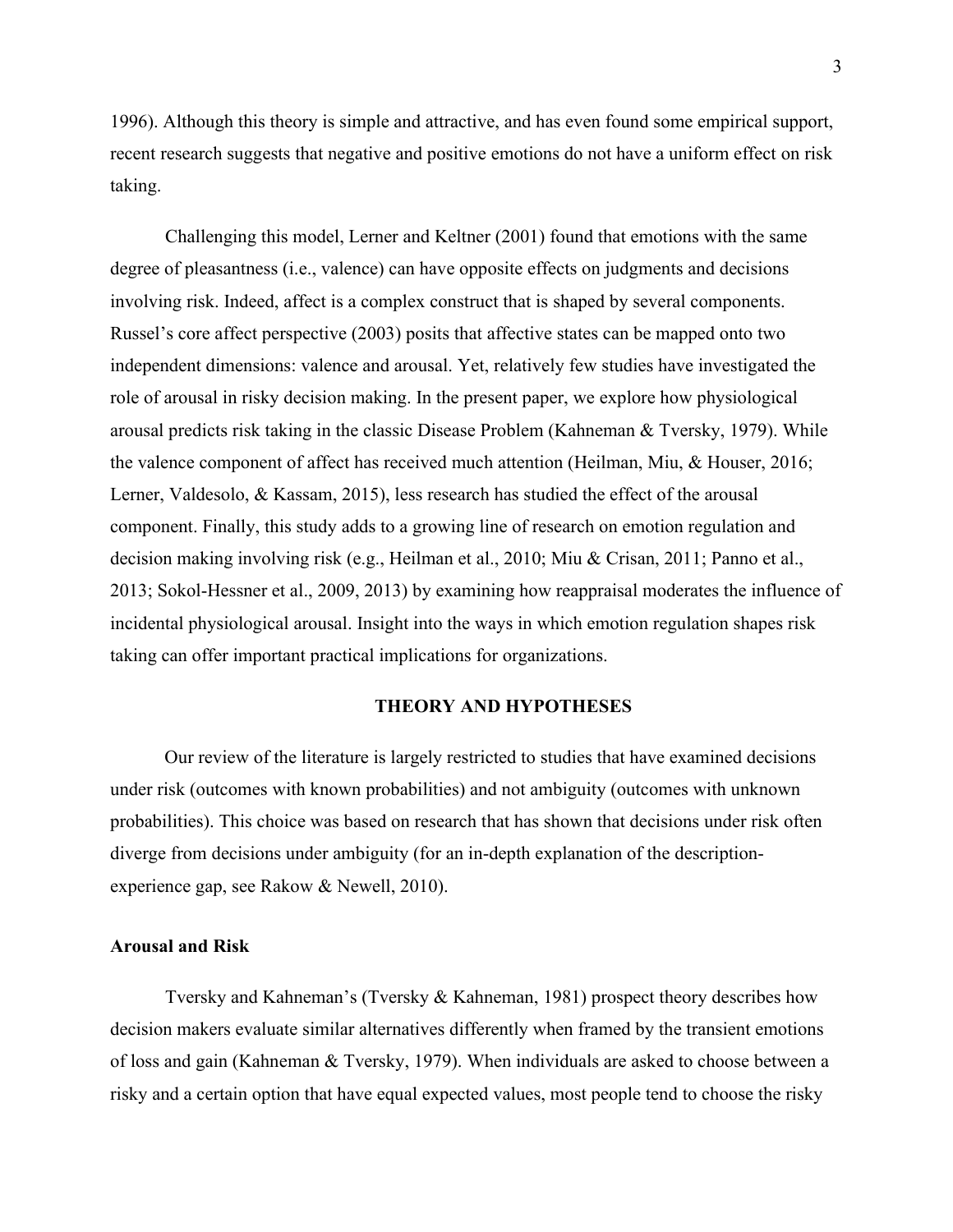option in the loss frame and the safe option in the gain frame. Later research demonstrated that emotions also play a significant role in influencing these subjective evaluations (Loewenstein et al., 2001; Loewenstein & O'Donoghue, 2004; Naqvi et al., 2006; Slovic et al., 2007). The affect heuristic theory posits that individuals evaluate objective features of objects or events based on the associated valence (i.e., subjective feelings of "goodness" and "badness"). Situations involving limited time or uncertainty can make it difficult to engage in careful analysis. In such conditions, people save time and effort by relying on affective information (Kralik et al., 2012; Slovic et al., 2007).

The affect heuristic, and similar models like the risk-as-feelings model (Loewenstein et al., 2001), focus on the role of affect experienced at the moment of decision making - in other words, integral affect. Emotions can also carry over from unrelated situations into the decision making-process - known as incidental affect (for a review of integral and incidental affect in judgment and decision making see Västfjäll et al., 2016)). In an early study by Johnson and Tversky (1983), incidental negative affect induced by reading a newspaper article increased subsequent risk estimates. Likewise, Keller et al. (2006) found that presenting participants with frightening images increased subsequent risk estimates. Västfjäll et al. (2014) demonstrated that incidental negative affect amplified reliance on the affect heuristic leading to higher risk perceptions. While these studies have provided important insight into the role of incidental affect in decision making processes, they share a common feature; namely, the adoption of a valencebased approach. Valence is one of several components that make up affect and emotions. Other components include appraisals (Lerner & Keltner, 2000) and arousal (Russell, 2003). According to Russell's core affect construct (Posner et al., 2005; Russell, 2003), affective states can be mapped onto two independent dimensions; valence and arousal. While valence refers to the individual's general assessment of his or her current emotional state (positive vs. negative), arousal refers to the psychological experience of energy, activity, and alertness (Russell & Barrett, 1999). The dimension of arousal ranges from low activation (calm) to high activation (stress or excitement). Arousal is associated with physiological responses triggered by activity in the autonomic nervous system, which in turn alters the individual's bodily experience (Russell, 2003). Overall, laboratory findings suggest that arousal, regardless of the associated valence, is associated with a higher propensity to engage in risky behavior (Ariely & Loewenstein, 2006; Fedorikhin & Patrick, 2010; Knutson et al., 2008; Mano, 1992; Porcelli & Delgado, 2009, 2017;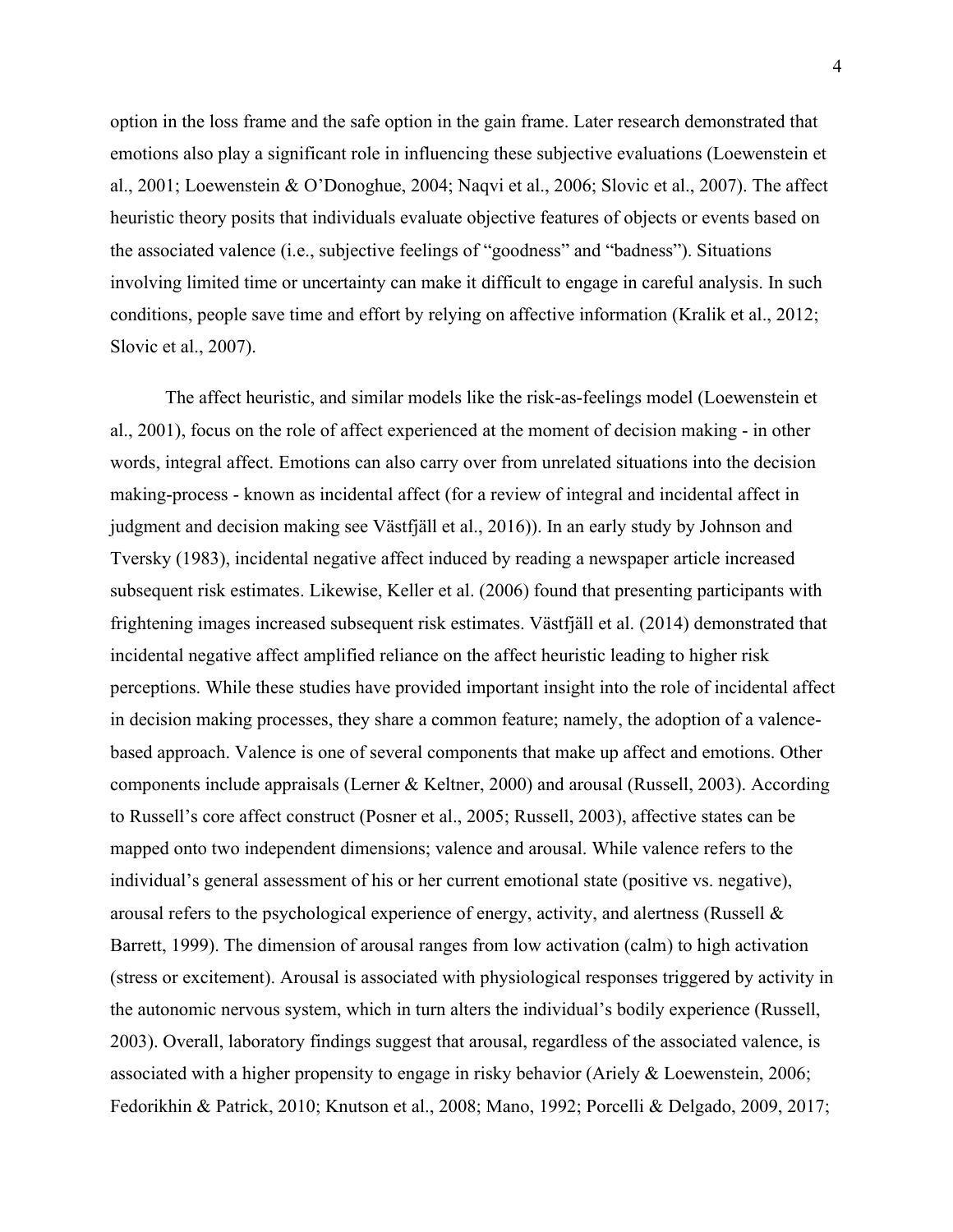Starcke et al., 2008). However, this line of research has mainly investigated integral arousal (e.g., the somatic marker hypothesis; Damasio et al., 1996). According to the excitation-transfer theory (Zillmann et al., 1972), the arousal resulting from a specific situation is longer lasting than the emotion itself, and is therefore capable of intensifying the emotional experience in a situation that occurs immediately after. For instance, in a recent study, participants who were exposed to arousing images demonstrated higher levels of subsequent risk taking in the gain frame (Jahedi et al., 2017).

Support for the relationship between incidental arousal and risk taking can also be drawn from literature on stress. Although not synonymous, arousal and stress are closely related (Boucsein, 2012). Buckert et al. (2014) used a decision-making task under risk where participants choose between a safe choice and a risky gamble with known probabilities. Their study found that incidental stress, induced using a social stress task, increased risk taking in the gain frame but not in the loss frame. This is consistent with our understanding that arousal reduces cognitive capacity due to its interference with the PFC. We elaborate on this point in the section that follows. Taken together, we expect a positive relationship between arousal and risk taking. Since physiological reactions, neural activations, and self-report indices are similar for positive and negative arousal (Codispoti et al., 2008; Reich & Zautra, 2002; Stark et al., 2005), we expect that risk taking will be similarly impacted by positive and negative arousal. Further, we expect arousal to predict risk taking more strongly than valence. Taken together, we arrive at the following hypothesis:

#### *Hypothesis 1. Incidental physiological arousal is positively related to risk taking.*

#### **Cognitive Processing and Risk Taking**

Research suggests that decisions result from two different modes of information processing (Kahneman, 2011; Stanovich & West, 2000). The first (Type 1) is an intuitive type of thinking, while the second mode (Type 2) is an effortful and analytical kind of reasoning. Type 2 closely matches economists' early definition of rationality - it is a controlled way of thinking characterized by systematic comparison of different alternatives. Type 1, in contrast, is quick, automatic, and effortless. Existing literature suggests that arousal generally reduces analytical processing and increases intuitive processing (Fedorikhin & Patrick, 2010). Indeed, intuition, by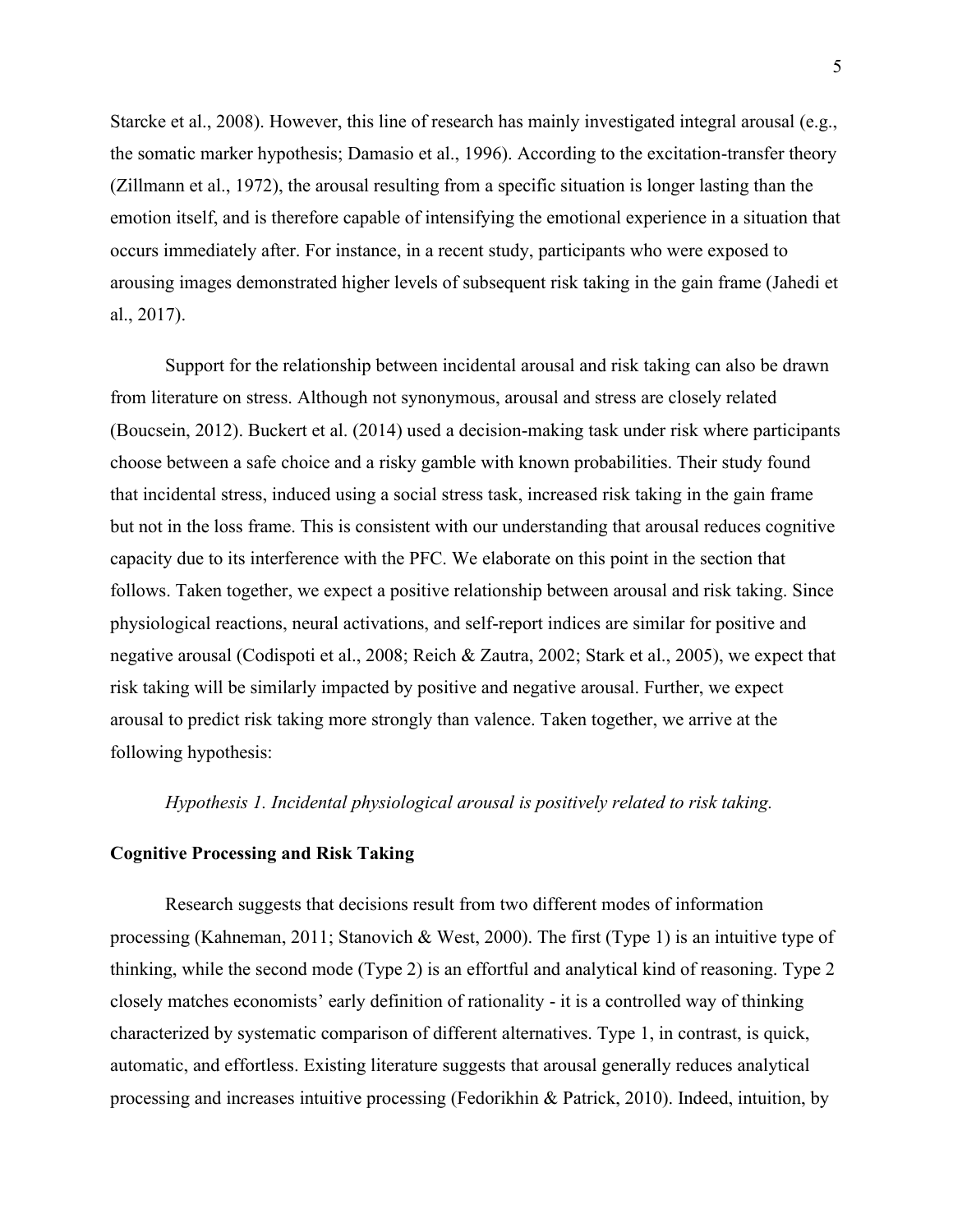its nature, is strongly linked to affect. In fact, these two terms are often used interchangeably. According to Dane and Pratt (2007), intuitions are ''affectively-charged judgments that arise through rapid, nonconscious, and holistic associations" (p. 40). Much of existing research suggests that arousal restricts the individual's information processing capacity (Hanoch  $\&$ Vitouch, 2004), increases cognitive depletion (Ariely & Loewenstein, 2006; Fedorikhin & Patrick, 2010), and reduces attention to information (Fernandes et al., 2011). For instance, participants typically look at arousing images for longer durations than non-arousing images, regardless of the valence (Lang et al., 1993). In a study by Schimmack and Derryberry (2005), participants were instructed to ignore arousing images (both negative and positive valence) while carrying out cognitive and attentional tasks. Higher levels of arousal, regardless of valence, impaired performance on both tasks. Research on arousal and memory lend support to these findings. Corson and Verrier (2007) found that arousal, but not valence, generated more false memories. Similarly, Porter et al. (2003) found that high levels of incidental negative arousal increased susceptibility to misinformation. Finally, stress, which encompasses arousal, impairs cognitive functioning of the prefrontal cortex and activates brain regions responsible for emotional processing, such as the amygdala (Arnsten, 2009). In stressful conditions, attention "switches from thoughtful 'top-down' control by the PFC that is based on what is most relevant to the task at hand, to 'bottom-up' control by the sensory cortices" (Arnsten, 2009, p. 4). In other words, these changes in the brain's responses correspond to the aforementioned Type 1 (fast and intuitive) and Type 2 (effortful and analytical) model of cognitive processing. Based on these findings, we expect intuitive processing to increase risk taking and analytical thinking to decrease risk taking. This leads us to the following set of hypotheses:

*Hypothesis 2. Intuitive processing is positively related to risk taking.*

*Hypothesis 3. Analytical processing is negatively related to risk taking.*

#### **Reappraisal and Risk Taking**

While emotions have a strong influence on decision making, people often use various strategies to downregulate unwanted feelings. Proposed by Gross and John (2003), the two-factor model distinguishes between antecedent-focused and response-focused strategies. An example of an antecedent-focused strategy is cognitive reappraisal (henceforth referred to as "reappraisal"),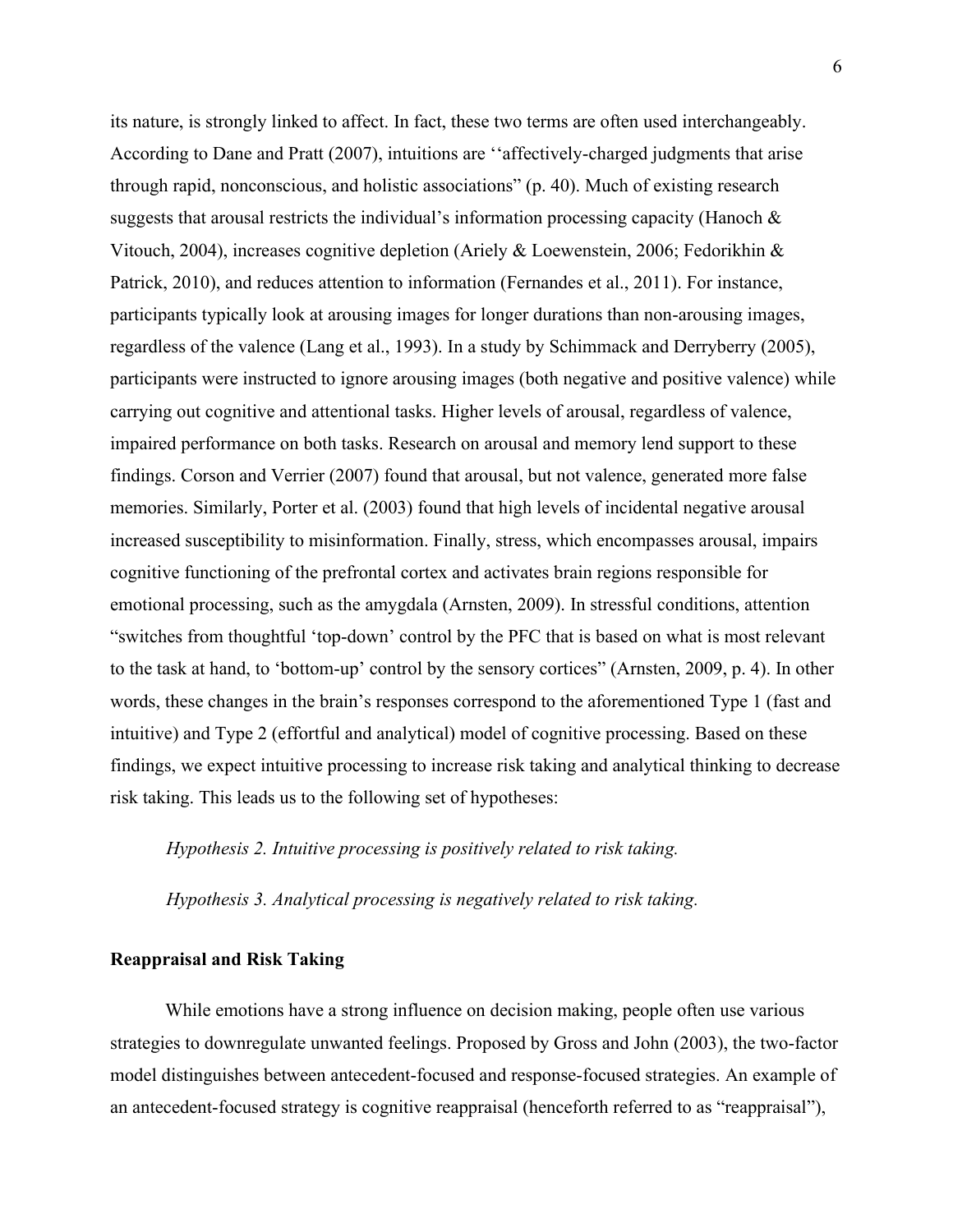which involves reinterpreting an emotion-eliciting situation or distancing oneself from the situation before the emotional response unfolds. Expressive suppression is a response-focused strategy which involves the suppression of emotional responses that have already developed. These two strategies of emotion regulation, namely, reappraisal and expressive suppression, have received a great deal of attention in judgment and decision-making research (Heilman et al., 2016; Lerner et al., 2015). Because reappraisal occurs at an early stage on the emotional response timeline, it creates an early activation in the prefrontal cortex and consequently reduces the activation of amygdala and insula (Drabant et al., 2009), both of which serve broad functions in emotional processing (Paulus & Stein, 2006; Zald, 2003). On the other hand, emotion suppression has been linked with late activation of the prefrontal cortex and thus increased activation of the amygdala and insula (Dunn et al., 2009; Goldin et al., 2008). Thus, reappraisal may free up the cognitive capacity needed to engage in analytical processing. Indeed, emotionally intense situations place similar demands on the capacity to engage in analytical processing and reappraisal. Such situations reduce individuals' capacity to reappraise successfully due to greater recruitment of cognitive resources (Ford & Troy, 2019; Milyavsky et al., 2019).

As a result of the distinct effects of the two emotion regulation strategies on reducing the experience of negative emotions, these strategies should also influence decision making in different ways. Indeed, a growing body of literature suggests that reappraisal and suppression are differentially related to risk taking. Using an experience-based task, Panno et al. (2013) found that habitual reappraisal use was related to increased risk taking whereas habitual expressive suppression was related to decreased risk taking. Other studies have manipulated reappraisal and suppression in laboratory settings by instructing participants to engage in one of the strategies while, for instance, viewing aversive images or videos (e.g., Heilman et al., 2010). Using a description-based task, Cheung and Mikels (2011) examined the influence of integral emotion regulation on risky decision making by presenting participants with scenarios framed as losses and gains. As predicted, the authors found that reappraisal during the decision making task reduced risk taking for both gain and loss frames. Similarly, Miu and Crisan (2011) compared integral reappraisal and expressive suppression in framing effects. Reappraisal, but not suppression, reduced susceptibility to framing effects and increased positive affect after the decision task. According to the authors, reappraisal may have reduced susceptibility to framing effects by using less cognitive resources (Miu & Crişan, 2011). Applying an effortful strategy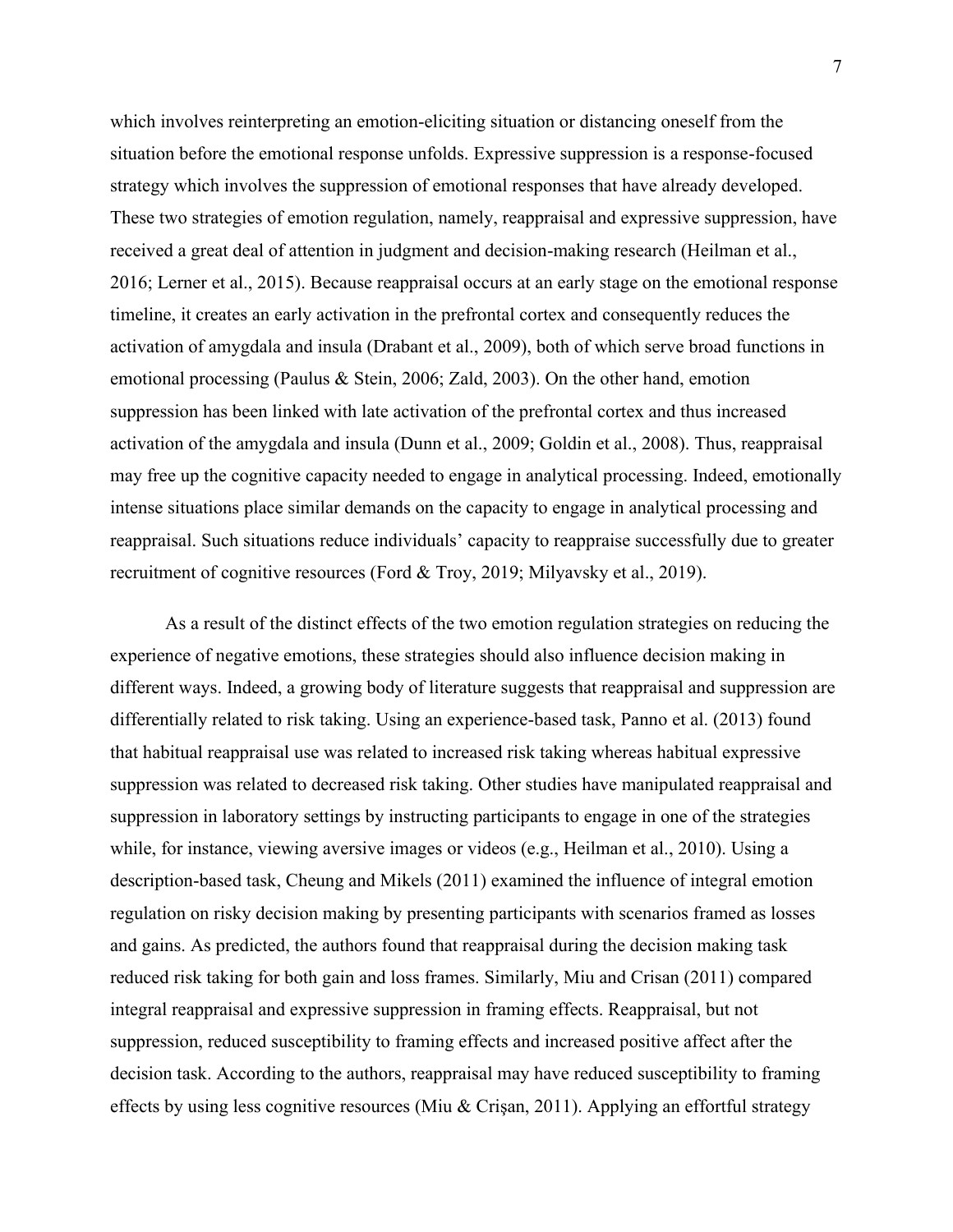such as expressive suppression is cognitively costly and may have interfered with analytical reasoning that is needed to overcome framing effects. In other words, expressive suppression may enhance the intuitive type of reasoning that underlies susceptibility to framing effects (Kahneman, 2003).

Studies have also examined the impact of incidental emotion regulation and risk taking. Heilamn et al. (2010) manipulated fear and disgust using videos, and instructed participants to either reappraise the emotional stimuli, suppress their emotions, or to simply watch without applying any strategy. Participants in the reappraisal condition exhibited significantly lower risk taking. Yet, much less is known about the role of arousal, with the exception of a study by Sokol-Hessner et al. (2009) who found that integral reappraisal reduced loss aversion by decreasing physiological arousal. But how exactly reappraisal moderates the relationship between incidental arousal and risk taking has yet to be studied. Thus, we arrive at the following hypothesis:

*Hypothesis 4. The positive relationship between physiological arousal and risk taking is moderated by reappraisal, such that the relationship is stronger for individuals low on habitual reappraisal.*

#### **EXPERIMENT 1**

In our first experiment, we set out to compare the predictive strength of physiological arousal and valence. We hypothesized that arousal would show a stronger influence on risk taking than valence. Further, we wanted to test the effectiveness of our emotion manipulation before proceeding with our next experiment.

#### **Participants and Design**

Seventy-eight participants (52.6% male) were recruited from BI Norwegian Business School. Participants were randomly assigned to one of two conditions, in which they were presented with images that varied in terms of arousal and valence. Participants in the high arousal and negative valence condition saw a picture of a snake attacking. Participants in the control condition (low arousal and medium valence condition) saw a picture of green leaves. Once participants had taken their seats, they were connected to Biogauge Sudologgers (Tronstad et al., 2008) which measure electrodermal activity (EDA) by applying a very small electric current (30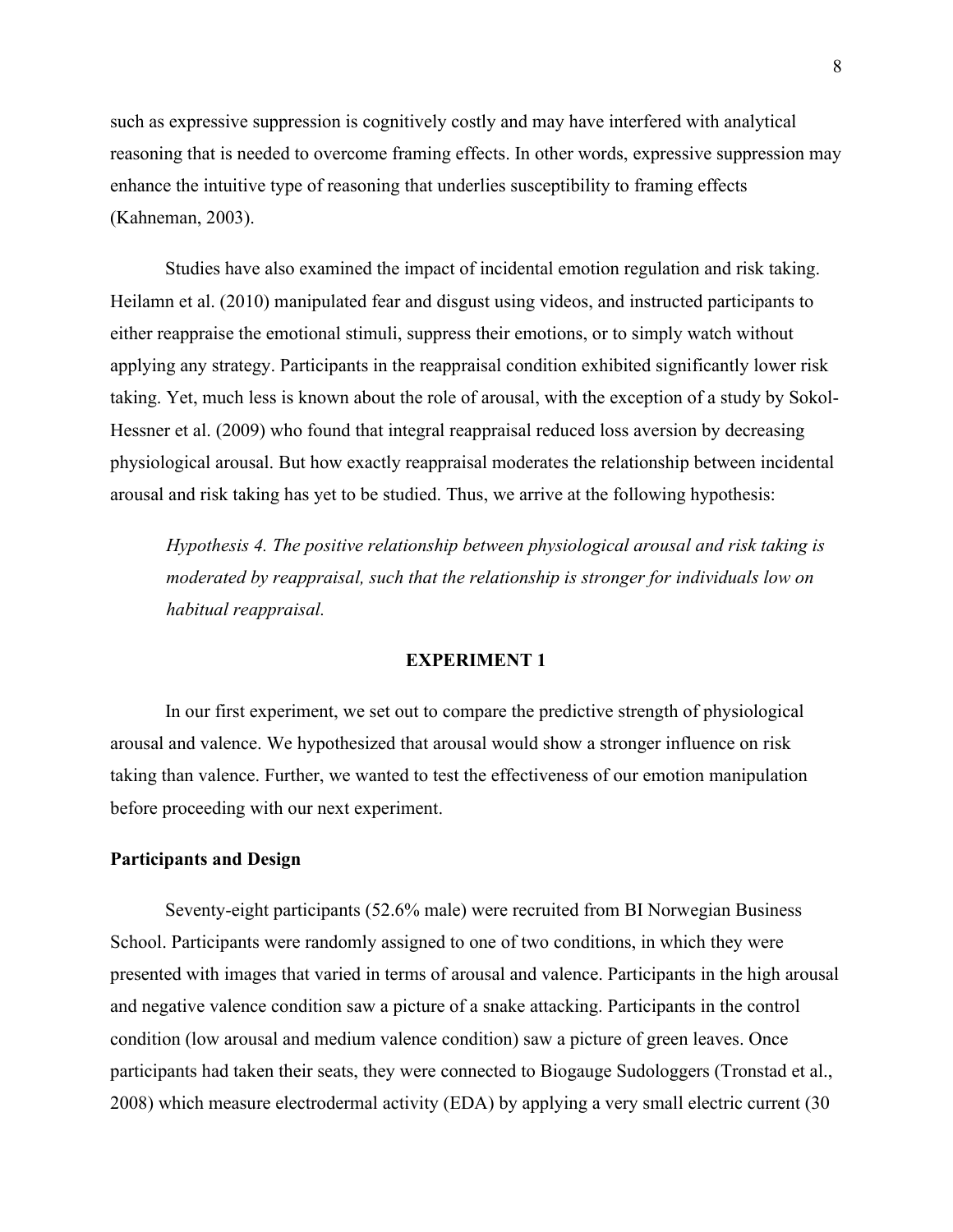mV) to the skin beneath three electrodes connected to palm and forearm of participants' nondominant hand. The Biogauge Sudologger recorded electrodermal responses (EDRs) at a sampling frequency of 1.1111 Hz (i.e., every 0.9 second). Participants were presented with one out of two images that were obtained from the International Affective Picture System (IAPS) (Lang et al., 2008). These pictures are validated in terms of valence and arousal and provide a simple and fast way of inducing emotion in laboratory settings. See Table 3 for an overview of the pictures and their associated arousal and valence.

#### **Dependent Variable**

We used the Asian Disease Problem to measure risk taking (Tversky & Kahneman, 1981). In this decision task, participants are presented with a brief scenario and are asked to make a choice between two alternative programs to combat the disease. Participants read that Program A will save 200 people and that Program B has a one-third probability of saving everyone but a two-thirds probability of saving nobody. The original scenario has two frames: a gain frame and a loss frame. The gain frame is formulated in terms of lives saved, while the loss frame is formulated in terms of lives lost. Previous research has shown that an overwhelming majority of people choose the risky option in the loss frame. Because the loss frame has little variability, we chose to use the gain frame only.

#### **Independent Variables**

*Physiological arousal.* As a measure of physiological arousal, we recorded participants' skin conductance response (SCR), which is a particular type of EDA that refers to the skin's ability to conduct electricity when an external direct current of constant voltage is applied to the skin (Figner & Murphy, 2011). Skin conductance is typically divided into tonic and phasic phenomena. The primary difference between these two relate to their time scale and their relationship to the evoking stimulus. For the analysis of skin conductance activity, we used Ledalab 3.4.9 (www.ledalab.de), a software written in MATLAB. Continuous Decomposition Analysis (CDA) was performed to decompose the data into phasic and tonic components (Benedek & Kaernbach, 2010). The advantage of using CDA lies in its ability to control for baseline dependency, or participants' skin conductance level at the very beginning of the experiment. Without this type of control, SCR increases only to a certain level when starting at a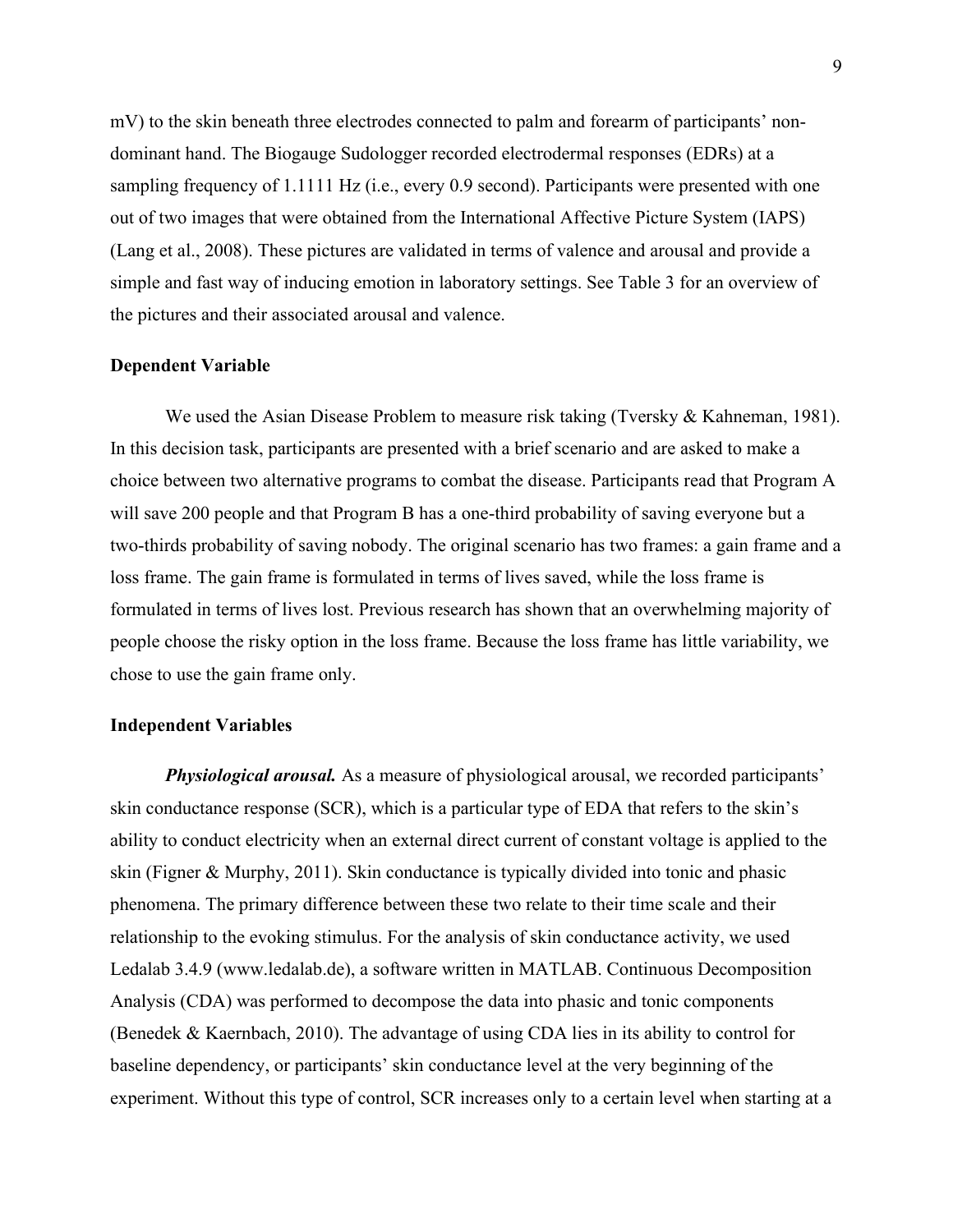high level. For our final analysis, we used the ISCR, which involves the integration of the SCRs over a specified response window (Benedek & Kaernbach, 2010). In line with recommendations in psychophysiological research, we selected the first five seconds of the response (Benedek  $\&$ Kaernbach, 2010). This provides us with greater certainty that changes in phasic activity are caused by the stimuli.

*Subjective arousal and valence.* Perceived valence and arousal were measured using the self-assessment manikin (SAM), a non-verbal pictorial self-assessment technique commonly used to assess individuals' emotional reactions to various stimuli, including pictures (Bradley & Lang, 1994). Participants were asked to choose the number of the figure that best represented the level of valence and arousal that they experienced during the picture presentation. The values ranged from 1 (unhappy) to 9 (happy) for valence, and 1 (calm) to 9 (excited) for arousal.

#### **RESULTS**

#### **Manipulation Checks**

A series of between subject t-tests were conducted to compare the effect of the high arousal (vs. low arousal) condition on self-reported valence, self-reported arousal, and physiological arousal. There was a significant difference in mean self-reported valence, *t*(76) = 6.46,  $p < .001$ ,  $d = 1.45$  and in mean self-reported arousal,  $t(76) = -2.33$ ,  $p = .022$ ,  $d = .52$ . However, results revealed no significant difference in physiological arousal among participants in the two groups  $t(77) = -0.146$ ,  $p = 0.884$ ,  $d = 0.03$ . See Table 1 for an overview of experiment conditions and observed means.

------------------------------------

Insert Table 1 about here

------------------------------------

## **Incidental Physiological Arousal and Risk Taking**

A three-stage hierarchical binary logistic regression was conducted with risk taking as the dependent variable. In step 1, we added gender, response time during the decision task, and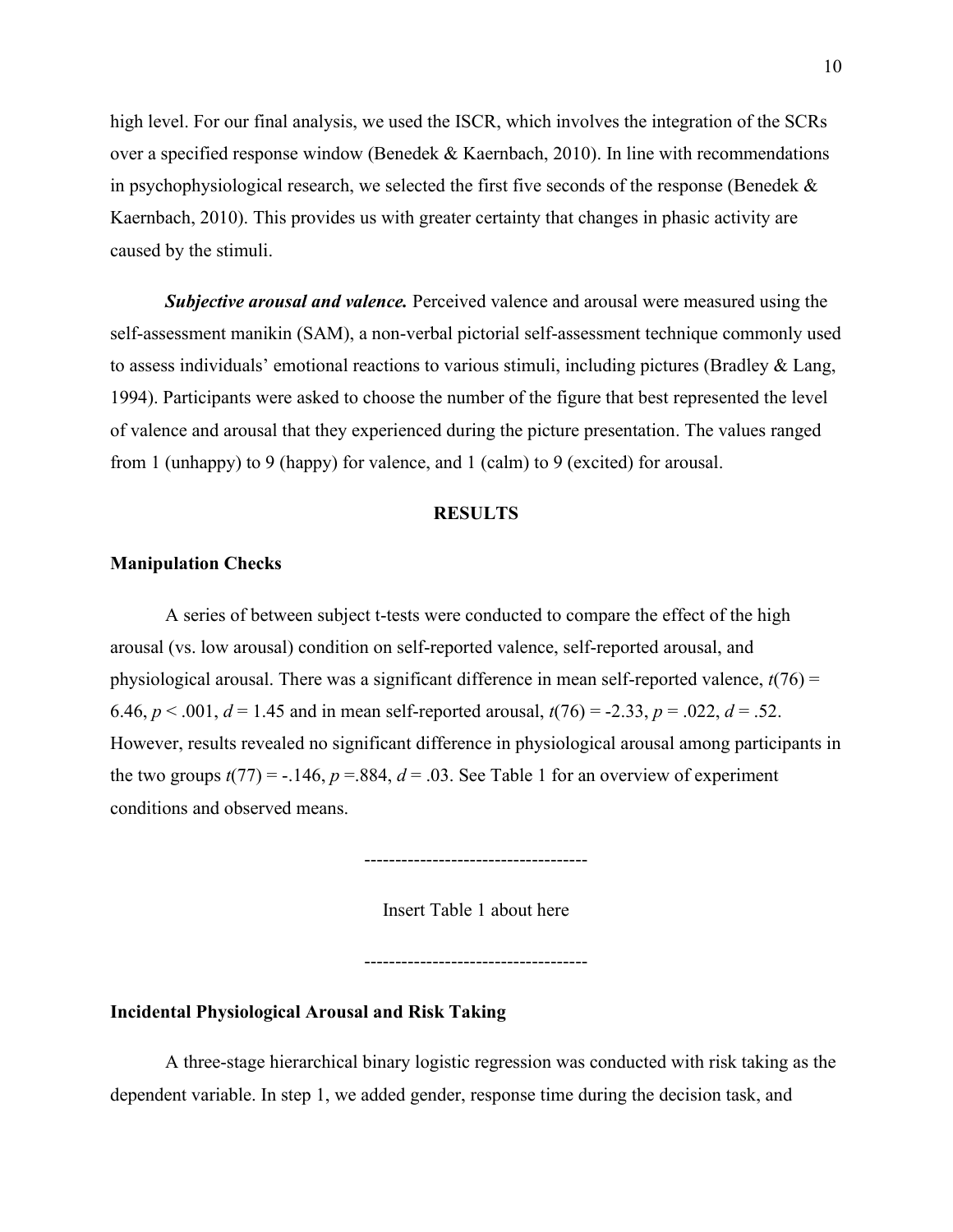condition ( $0 =$  positive valence low arousal,  $1 =$  negative valence high arousal). This part of the model was not significant  $[X^2(3, N = 77) = 3.93, p = .27]$ . In step 2, we added subjective valence and subjective arousal, which resulted in a significant model  $[X^2(5, N = 77) = 12.00, p = .03]$ . Finally, in step 3 we added physiological arousal, which improved the fit of the model  $[X^2(6, N =$  $77$ ) = 15.30,  $p = .02$ ]. The final model explained between 18% (Cox and Snell R square) and 25% (Nagelkerke R squared) of the variance in risk seeking.

------------------------------------

Insert Table 2 about here

------------------------------------

#### **EXPERIMENT 2**

Overall, the results in our first experiment supported our first hypothesis regarding the positive relationship between physiological arousal and risk taking. In our second experiment we examined cognitive processing and the moderating role of habitual reappraisal. We predicted a positive relationship between intuitive processing and risk taking, and a negative relationship between analytical processing and risk taking. Moreover, we predicted that the positive relationship between physiological arousal and risk taking is moderated by reappraisal, such that the relationship is stronger at low levels of reappraisal. Finally, we extended the design of our second experiment to include more variation in affect to cover the extremes of positive and negative valence, as well as low, medium, and high arousal.

#### **Participants and Design**

157 participants (52 males) were recruited for our second experiment. The majority of participants (84%) were students at academic institutions in Norway, and more than half (55%) of these participants were bachelor students. The average age of the participants was 24.9 years. Three participants were dropped in further analyses due to missing data on central variables. Participants were randomly assigned across five conditions that differed only with respect to the target affective state. The images were selected based on the core affect construct (Russell, 2003), covering the four main combinations of valence and arousal. Specifically, we used five pictures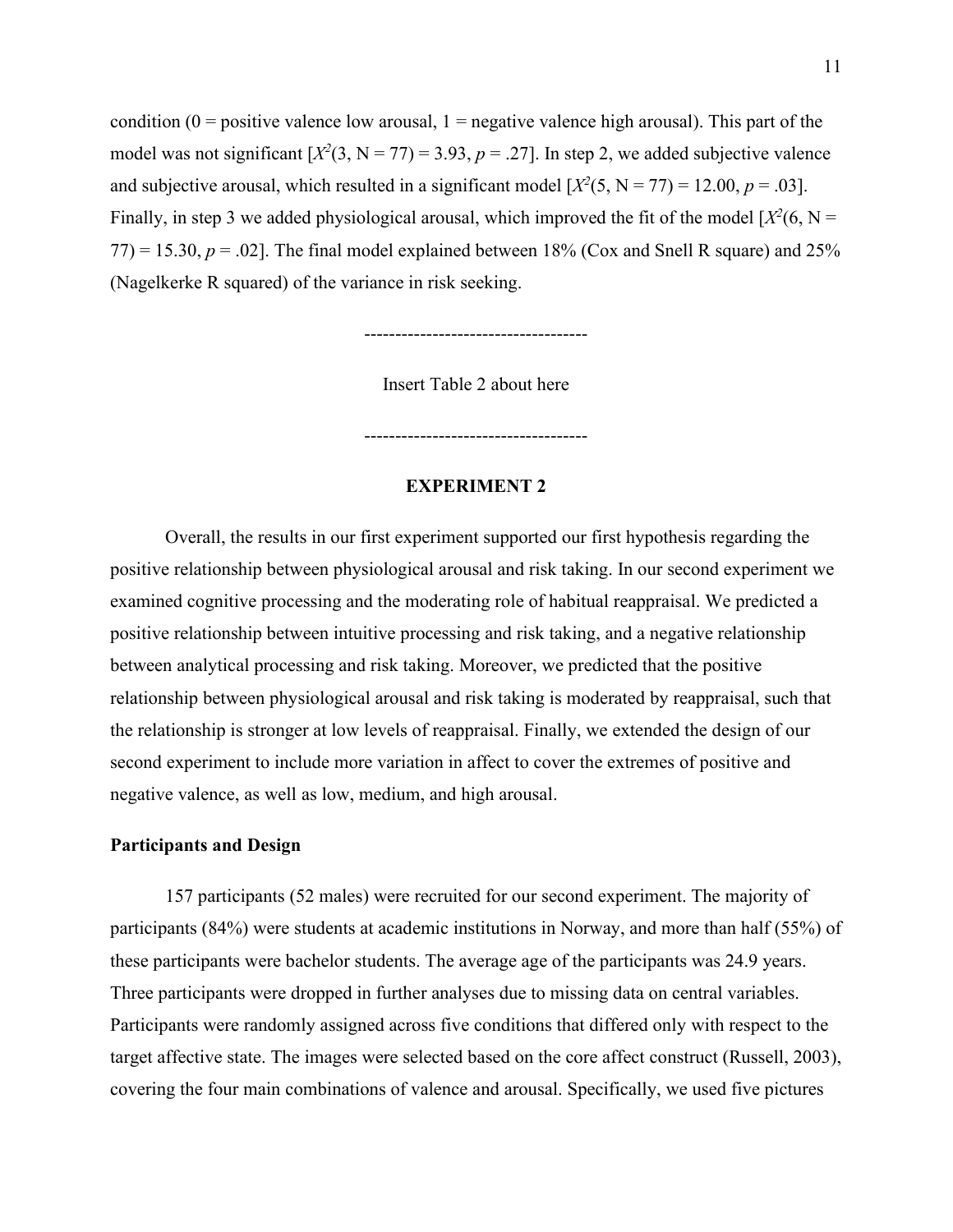to manipulate arousal and valence. The images were obtained from the International Affective Picture System (IAPS) (Lang et al., 2008). Participants took their seats and were connected to the Biogauge Sudologgers (Tronstad et al., 2008). Electrodermal responses (EDRs) were recorded at a sampling frequency of 1.1111 Hz (i.e., every 0.9 second). Each participant saw one of the five pictures. See Table 3 for an overview of the pictures and their associated arousal and valence. Participants first saw a black screen and were instructed to relax for one minute before they were presented with the picture. Immediately after the relaxation phase, a picture appeared on the screen for 15 seconds. Next, participants were presented with the decision-making task. Finally, participants completed the questionnaires measuring cognitive processing, habitual emotion regulation, subjective arousal and valence, gender, and age.

## **Dependent Variable**

Similar to the first experiment, we employed the Asian Disease Problem as our measure of risk taking. Again, all participants were only presented with the gain frame.

#### **Independent Variables**

*Habitual emotion regulation.* We measured participants' habitual use of reappraisal and expressive suppression using the 10-item emotion regulation questionnaire (ERQ) developed by Gross and John (2003). Example items include "when I want to feel less negative emotion, I change the way I'm thinking about the situation" and "when I am feeling negative emotions, I make sure not to express them". Participants rated the extent to which they agreed with selfdescriptive statements on a 7-point Likert scale, from 1 (strongly disagree) to 7 (strongly agree). A confirmatory factor analysis (CFA) showed that the 10 items loaded on three factors. After closer inspection of the communalities and pattern matrix, we removed one item (item 5), which resulted in a 2-factor solution. The expressive suppression and reappraisal scales had Cronbach alphas above .70.

*Cognitive Processing.* Analytical and intuitive cognitive processing were measured using the cognitive processing questionnaire (CPQ) (Bakken et al., 2016). The CPQ is a 22-item scale that captures two analytical dimensions: rational (5 items) and control (6 items); and three intuitive dimensions: urgency (4 items), affective (3 items), and knowing (4 items). Example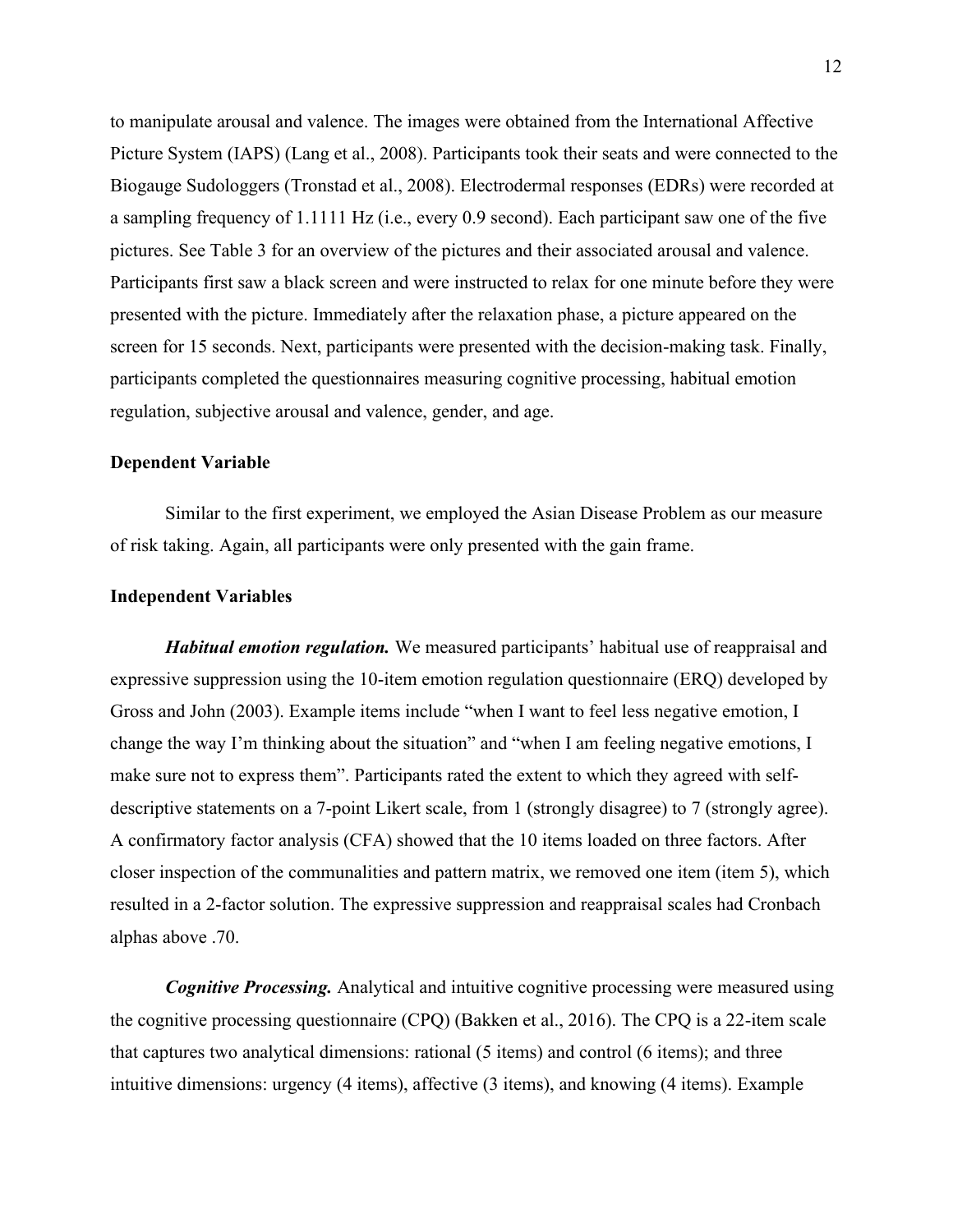items include "I evaluated systematically all key uncertainties" and "I made the decision because it felt right to me". All items were rated on a scale from 1 (strongly disagree) to 5 (strongly agree).

*Subjective arousal and valence.* Subjective arousal and valence were measured using the self-assessment manikin (SAM), a non-verbal pictorial self-assessment technique commonly used to assess individuals' emotional reactions to various stimuli, including pictures (Bradley & Lang, 1994). Participants were asked to choose the number of the figure that best represented the level of valence and arousal that they experienced during the picture presentation. The values ranged from 1 (unhappy) to 9 (happy) for valence, and 1 (calm) to 9 (excited) for arousal.

*Physiological arousal.* As in our first experiment, we used Continuous Decomposition Analysis (CDA) to decompose the data into phasic and tonic components (Benedek  $\&$ Kaernbach, 2010). For our final analysis, we used the SCR amplitude, which is the difference between the baseline and the highest SCR level obtained during the first five seconds after the onset of the emotion-inducing images (Benedek & Kaernbach, 2010). A constant of one was added to the variable to obtain non-negative numbers.

#### **RESULTS**

#### **Manipulation Checks**

For self-reported arousal, a one-way ANOVA was conducted to investigate the effect of condition (positive high arousal, positive medium arousal, positive low arousal, negative medium arousal, negative high arousal). There was a significant difference in mean self-reported valence between the conditions,  $F(4,149)=58.69$ ,  $p < 0.001$ ,  $\eta_p^2 = .61$ . Planned contrast analysis showed that subjects in the two negative valence conditions reported significantly more negative valence than subjects in the two positive valence conditions  $\left[t(149) = 13.14, p < .001\right]$  and the control condition (positive low arousal)  $[t(149) = -11.88, p < .001]$ . There was a significant difference in self-reported arousal between conditions  $F(4,149)=3.32$ ,  $p < 0.05$ ,  $\eta_{p}^{2} = .08$ . Subjects in the two high arousal conditions showed significantly higher self-reported arousal than subjects in the two medium arousal conditions  $[t(149) = 2.27, p = .02]$  and the control (positive low arousal) condition  $[t(149) = 3.50, p = .001]$ . For physiological arousal, the results revealed no significant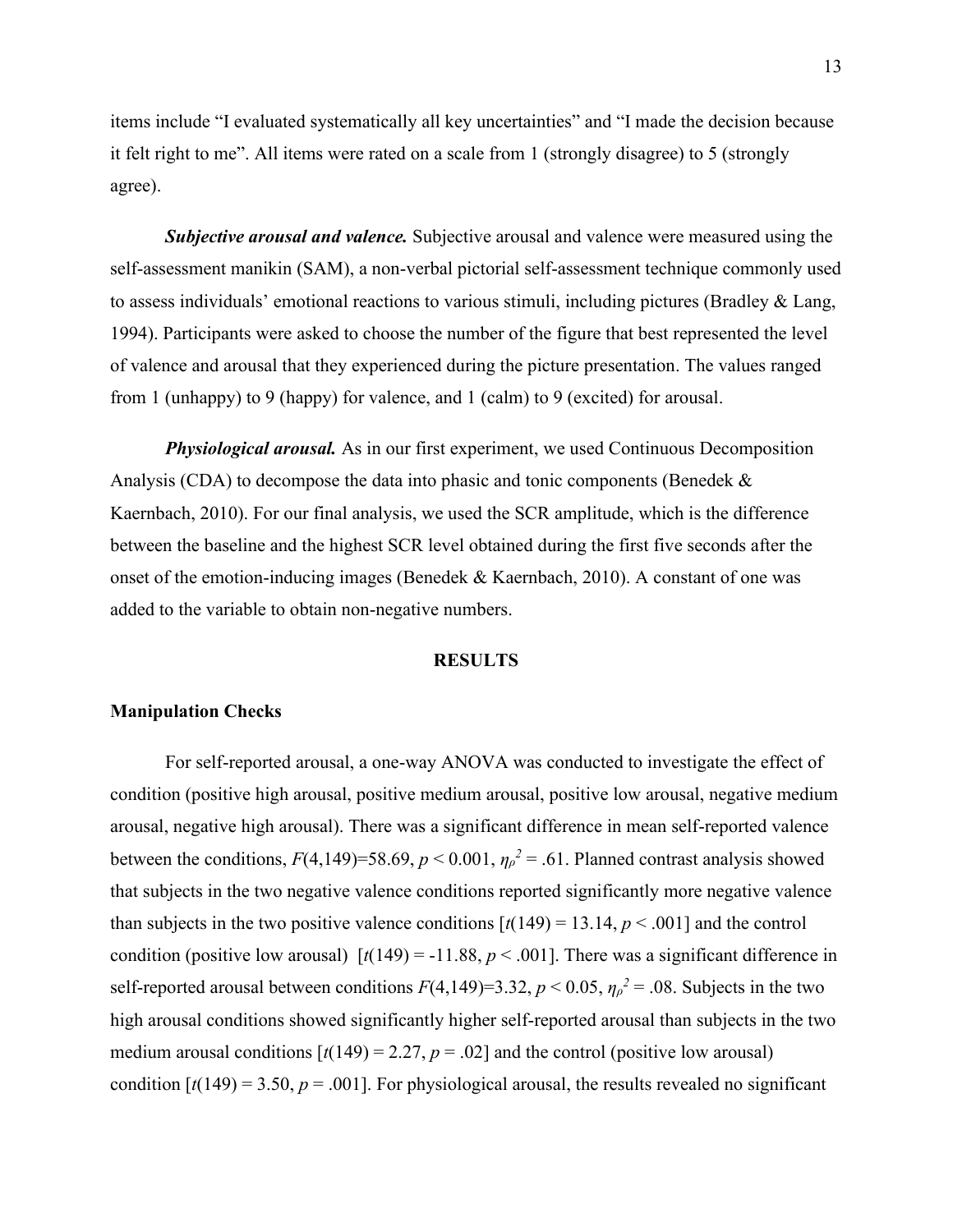main effect of condition,  $F(4, 149) = .186$ ,  $p = .945$ ,  $\eta_p^2 = .005$ . Nevertheless, there was a significant difference in physiological arousal between the medium arousal conditions and the control condition  $[t(149) = 2.02, p = .045]$ . Unexpectedly, physiological arousal was higher in the medium arousal conditions (smiling baby and starving child) compared to the high arousal conditions (skysurfing and injured soldier). While these expected levels of arousal were based on validations of the images in previous research, the medium arousal images seem to have been processed more intensely than the high arousal images. See Table 3 for an overview of means and standard deviations across conditions and Table 5 for an overview of results from the ANOVA tests and direct contrasts.

------------------------------------

Insert Table 3 about here

------------------------------------

Insert Table 4 about here

------------------------------------

------------------------------------

We recorded response time as an indication of the validity of the cognitive processing measure. Response time is the amount of time (in milliseconds) participants use to choose an option in the Asian disease problem. Longer response time should correlate negatively with intuitive processing (Bakken, 2013). In our study intuition correlated negatively with longer response time  $(r = -.29; p < .001)$ . In a complex problem-solving task, Bakken (2013) found that longer response time correlated positively with more analytical processing. In our Asian Disease judgment task, created for intuitive decision making (Kahneman, 2011), we found only a small insignificant positive correlation between response time and analytical processing ( $r = .06$ ;  $p =$ .48).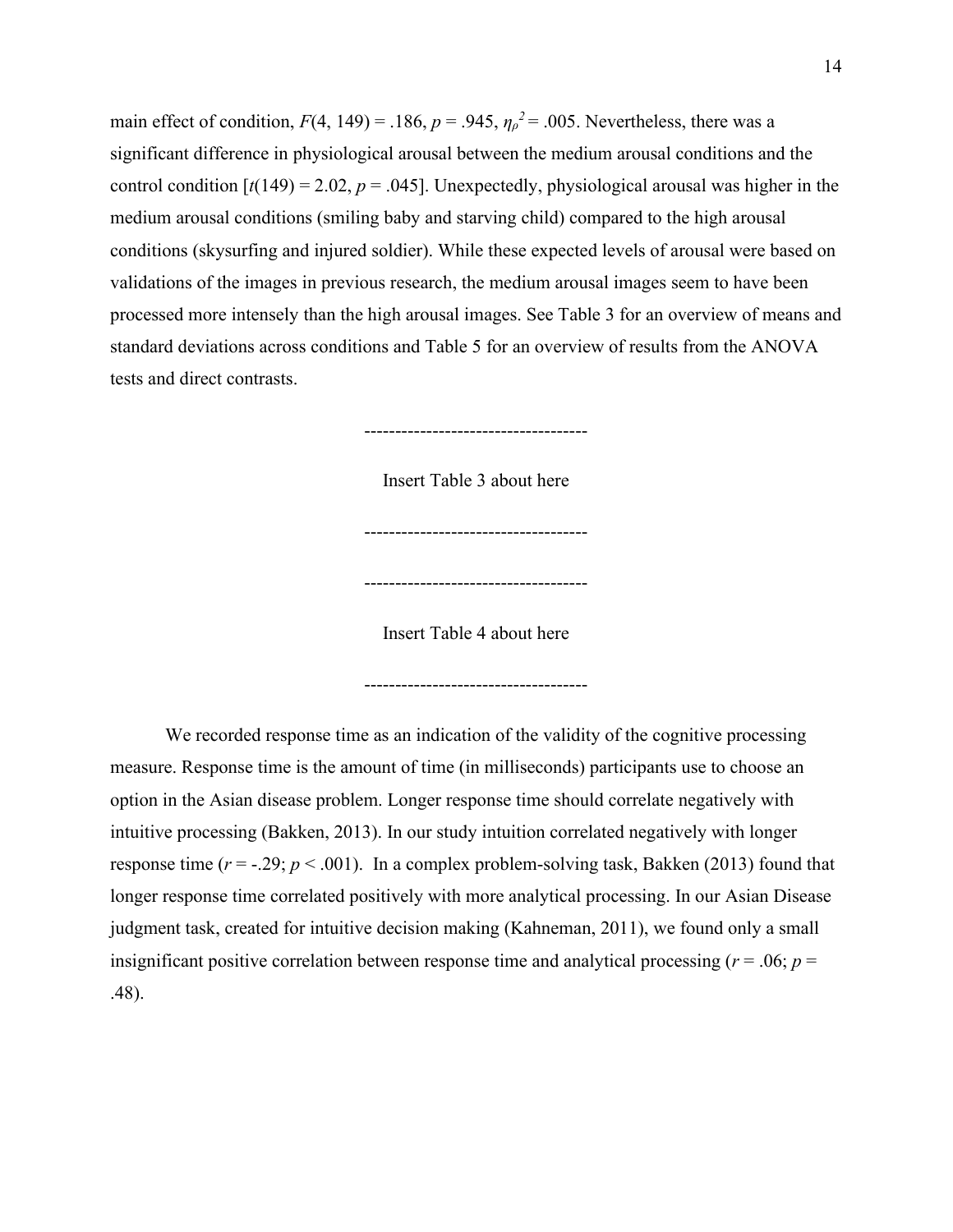Insert Table 5 about here

------------------------------------

------------------------------------

**Incidental Arousal, Reappraisal, and Risk taking.** To test our hypotheses, we ran a three-stage hierarchical binary logistic regression with risk taking as the dependent variable. Gender, decision response time, and conditions were entered as control variables in the first step. This part of the model was not significant  $[X^2(7, N = 154) = 8.36, p = .21]$ . In Step 2 we added the variables of interest; valence, subjective arousal, physiological arousal, reappraisal, and the two modes of cognitive processing (intuitive and analytical). This part of the model was also insignificant,  $X^2(12, N = 154) = 18.22, p = .11$ . In step 3 we added the interaction between physiological arousal and reappraisal. This model was significant,  $X^2(15, N = 154) = 28.18$ ,  $p =$ .01. The final model explained 23% (Nagelkerke R squared) of the variance in risk taking. As shown in Table 6, intuitive processing was positively related to risk taking whereas analytical processing was negatively related to risk taking, thus supporting Hypothesis 2 and 3. The results from the three regression models are presented in Table 6.

Insert Table 6 about here

------------------------------------

------------------------------------

The interaction between physiological arousal and reappraisal was significant  $(B = -0.72$ , *p* = .01). We probed the interaction using simple slopes analysis at high and low levels of habitual reappraisal (1 standard deviation above/below the mean). Simple slopes analysis revealed that physiological arousal was significantly and positively related to risk taking at low levels of reappraisal  $(B = 0.72, p = .02)$ , but negatively related to risk taking at high levels of reappraisal ( $B = -0.77$ ,  $p = .03$ ). This supports Hypothesis 4, in which we predicted that the positive relationship between physiological arousal and risk taking would be stronger among people with lower levels of habitual reappraisal (see Figure 1).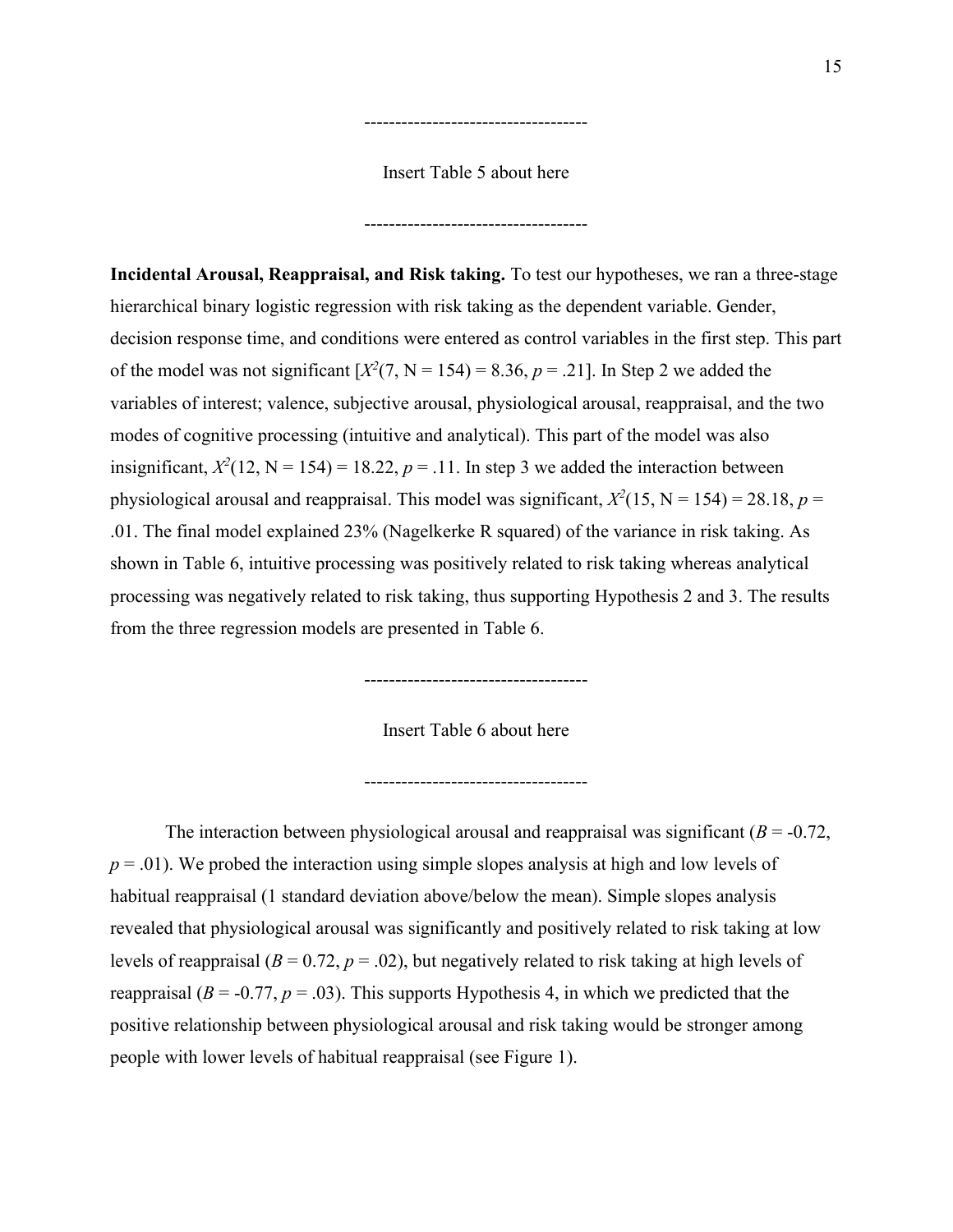Insert Figure 1 about here

------------------------------------

------------------------------------

As shown in Figure 1, at low levels of physiological arousal, reappraisers are more likely to take risks. On the other hand, at high levels of arousal, reappraisers are less likely to take risks. Finally, intuitive processing was positively associated with risk taking  $(B = .82, p = .03)$ , whereas analytical processing was negatively associated with risk taking  $(B = -.54, p = .09)$ . These results support the notion that risk taking is driven by intuitive and emotional processing rather than deliberate and reflective thinking.

#### **GENERAL DISCUSSION**

The purpose of the present study was to examine the relationship between physiological arousal and risk taking. To better understand this relationship, we also examined the moderating role of habitual reappraisal. The study made several discoveries, with interesting theoretical, methodological, and practical implications.

#### **Theoretical Implications**

Our two experiments extended our understanding of affect and risky decision making in several ways. First, they build on previous research that has mainly studied integral arousal (Ariely & Loewenstein, 2006; Fedorikhin & Patrick, 2010; Knutson et al., 2008; Mano, 1992; Porcelli & Delgado, 2009; Starcke et al., 2008) by showing that physiological arousal can also "carry-over" to shape risky decision making in an unrelated subsequent task. As predicted, we found that incidental physiological arousal was positively associated with risk taking. This is consistent with the findings reported by Jahedi et al. (2017), where the authors found a positive impact of incidental arousal (elicited through images) on subsequent risk taking in the gain frame. Yet, the study was limited in a couple of ways. First, the study did not include measures of physiological arousal. Second, their study was restricted to sexual arousal. Our studies address these limitations and extend them with physiological measures of arousal and by including a wider range (low, medium, high arousal) and valence (positive vs. negative) of arousal. Overall,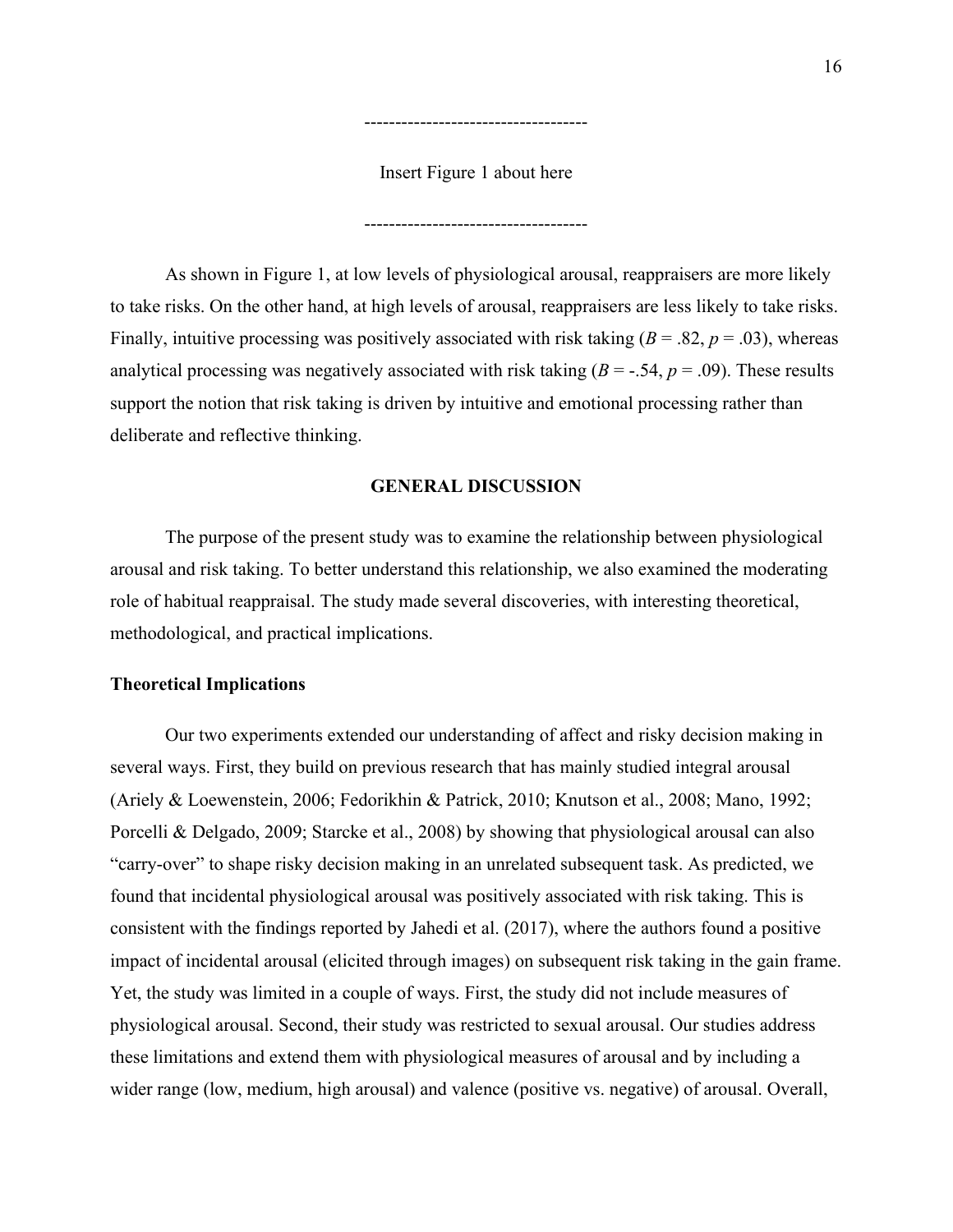psychophysiological measures appear to be reliable predictors of risk taking and we encourage researchers to incorporate such measures in future studies. However, the study of arousal is not without its complexities. A somewhat unexpected discovery that we would like to draw attention to is the mismatch between physiological and subjective arousal in our experiments. Subjective arousal was associated with reduced risk taking whereas physiological arousal was associated with greater risk taking. This lack of convergence supports the need for a broader conceptualization and operationalization of arousal as proposed by Russell (2003). The extent to which physiological arousal and self-reported arousal match may depend on other factors such as individuals' metacognitive measures. As pointed out by McCall et al. (2015), "individuals differ in the degree to which physiological signals cohere with self-report" (p. 61). Thus, the convergence of these two measures may depend on how in tune individuals are with their bodily senses.

Regarding our predictions about the relationship between cognitive processing and risk taking, the results of this study were consistent with dual process frameworks. More specifically, intuitive processing was positively related to risk taking, whereas analytical processing was negatively related to risk taking. In light of recent calls to uncover the cognitive processes involved in organizational decision making (George & Dane, 2016), we interpret these findings as highly relevant and important for judgment and decision-making scholars. Moreover, our selfreported measure of cognitive processing allowed us to measure several components of cognitive processing, thereby overcoming the limitations of other indicators such as response time. The main contribution of this paper, however, is the observed moderating role of reappraisal. Specifically, we found that physiological arousal predicted increased risk taking among individuals low on reappraisal. Placing this finding in a dual process framework, one can draw parallels between "rational" processing (Type 2) and the reappraisal strategy of emotion regulation. Both of these are associated with cognitive control and reduce the influence of emotions on cognition. Thus, the present study adds to a burgeoning line of research on the relationship between reappraisal and judgment and decision making. This growing line of research indeed suggests a robust relationship between emotion regulation and decision making under risk and uncertainty (Cheung & Mikels, 2011; Heilman et al., 2010; Miu & Crişan, 2011; Panno et al., 2013; Sokol-Hessner et al., 2009, 2013). Yet, this line of research is still in its nascency and we see many opportunities for studies that can help uncover the complexity of the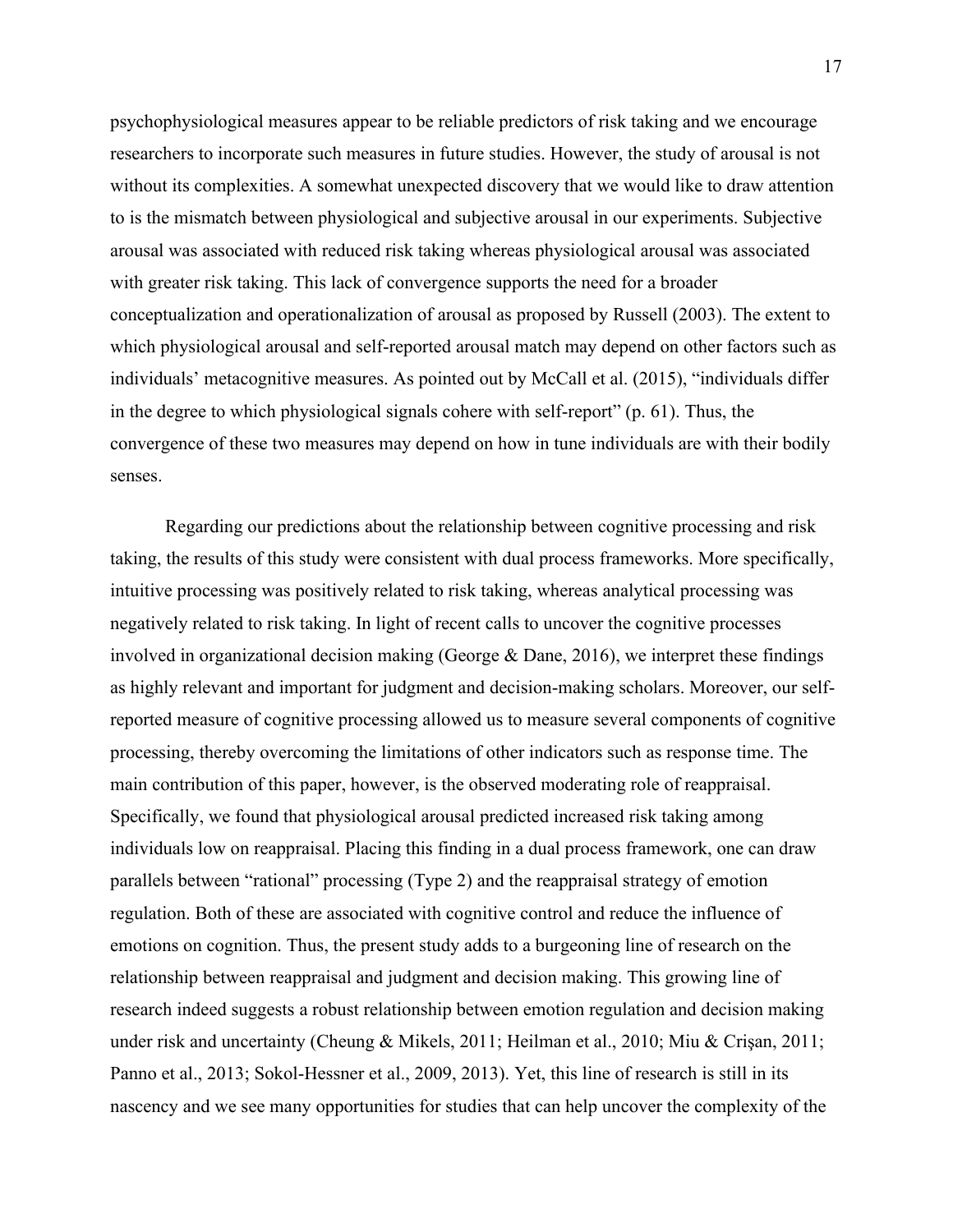relationship between emotion regulation and decision making. Our study has taken one step in that direction by examining how people's tendency to engage in reappraisal impacts the extent to which physiological responses carry over to shape their risk taking in an unrelated task. In short, those who regularly engage in reappraisal to regulate their emotions appear to be less influenced by incidental affect in their decisions.

#### **Practical Implications**

The findings of our study may offer useful implications for decision making in organizations. In general, they shed light on the importance of affective experiences in shaping decisions involving risk. We found that even small increases in physiological arousal unrelated to the task at hand predicted decision makers' risk taking. A key finding from our study that we believe has important practical implications is that individuals' general tendency to regulate their emotions through reappraisal significantly reduced the influence of incidental physiological arousal. This is a highly relevant finding since leaders and employees alike are continuously exposed to emotionally intense situations. Most notably perhaps is the current COVID-19 pandemic. Leaders around the globe have dealt with this crisis in different ways, resulting in different decisions with far reaching outcomes. Whether risk taking in any given situation is the rational course of action is of course not a question we can answer here. Nevertheless, our study does suggest that in such intense situations where risk taking is not desirable, decision makers can be trained to regulate their emotions through reappraisal.

#### **Limitations and future research**

Our study is limited in several important ways that we would like to highlight. First, our experiments were conducted in controlled laboratory settings with college students responding to a hypothetical decision scenario. While these experiments provide the type of control needed to isolate and manipulate specific factors like arousal, they nevertheless lack realism and are far from the complex nature of decision making in organizations. As noted by George and Dane (2016), decision making in organizations is a highly complex process shaped by many different contextual factors where the consequences of any decision can be substantial. We therefore hope that future researchers will test our findings in organizational settings.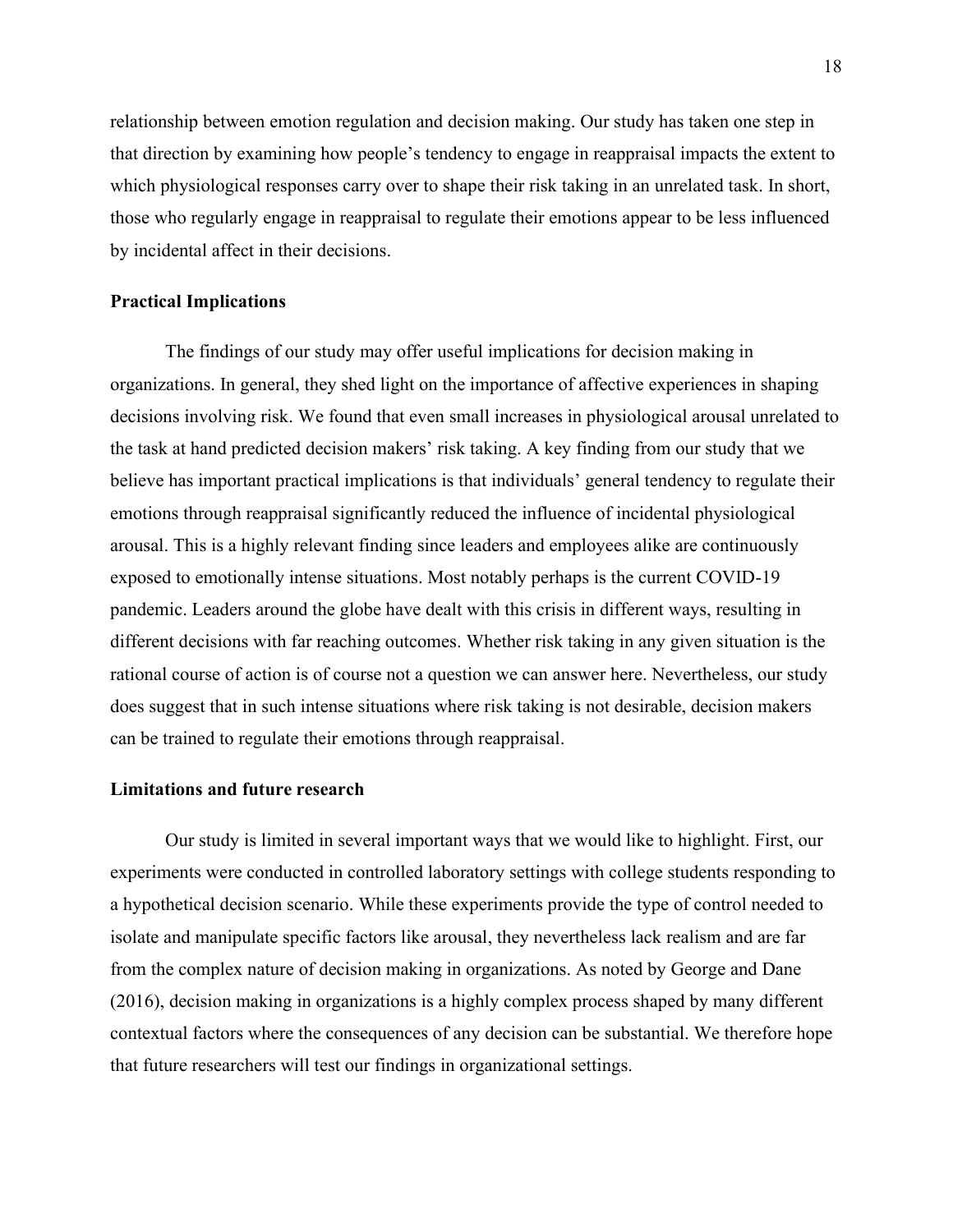Second, our manipulation failed to create the conditions that we aimed for. There was no main effect of the manipulation on risk taking in our second experiment. In addition, while the manipulation produced significant differences in valence and subjective arousal, there was no difference in physiological arousal. This is perhaps not very surprising as subjective arousal levels were also rather low. Although meta-analytic evidence suggests that static images from validated databases such as IAPS, yield the strong effect sizes in emotion and risk research (e.g., Wake et al., 2020), other methods, like videos, may be better suited to induce high levels of arousal. Overall, we are unable to draw any causal conclusions from our experiments as the observed associations are only correlational. Nevertheless, we believe that these findings are interesting and have contributed to a better understanding of the relationship between affect and decision-making involving risk.

A third limitation is that we used one measure of physiological arousal, namely, electrodermal activity (EDA). The inclusion of other measures would have provided us with a more detailed and holistic understanding regarding the influence of physiological arousal. Finally, our study measured individual differences in reappraisal. Future studies could attempt to replicate our findings by manipulating reappraisal. This can be done by, for instance, instructing participants to regulate their emotions through reappraisal while viewing high-arousal images before completing a decision-making task. Moreover, reappraisal is a general emotion regulation strategy that subsumes specific tactics. A growing number of studies have started to explore the *distancing* tactic of reappraisal (Powers & Labar, 2019). There is suggestive evidence that distancing is more effective (Denny & Ochsner, 2014) and requires less cognitive effort (Moser et al., 2017) than the general reappraisal strategy and other tactics of reappraisal. This makes distancing a particularly interesting tactic in relation to information processing because it might free up more space for analytical processing. Future studies can broaden our understanding of emotion regulation in risky judgment and decision making by putting these predictions to empirical testing.

#### **CONCLUSION**

How do decision makers' physiological responses to emotionally intense situations influence their decisions involving risk? Ever since the pandemic broke out in early 2020, leaders around the globe have had to make difficult decisions involving risk and uncertainty. Closing the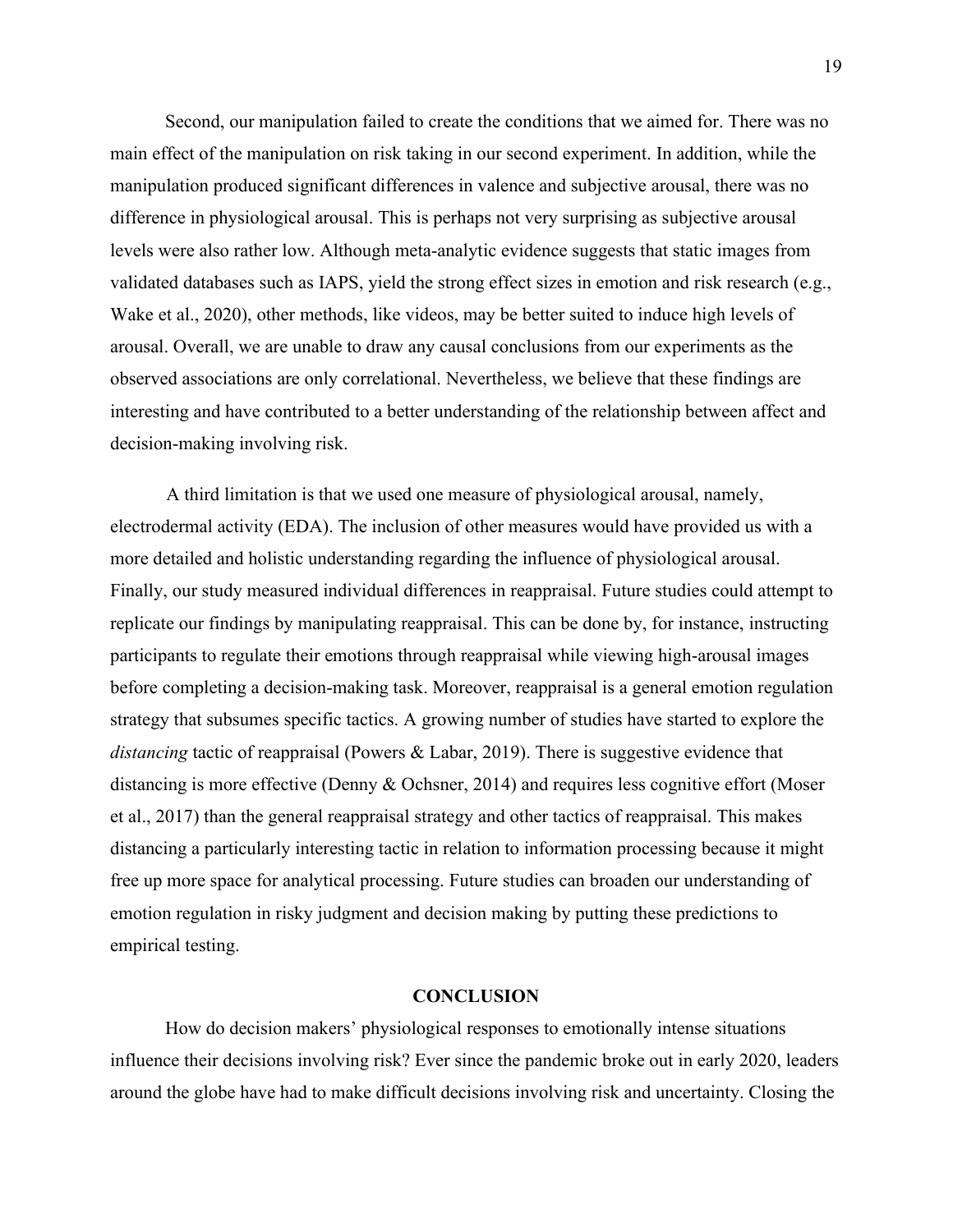workplace and lay-offs are just a couple of examples. Naturally, such situations may be heavily charged with emotions. Our study sought to better understand how physiological arousal influences risk taking and whether this relationship is moderated by habitual reappraisal. Across two experiments, we found that physiological arousal was positively associated with risk taking, but only at low levels of habitual reappraisal. The high reappraisers demonstrated decreased risk taking under conditions of high physiological arousal. We interpret this finding in light of dual process theories, suggesting that reappraisal may be conceived of as a type of analytical ("Type 2") information processing mode. Indeed, we found that both reappraisal and analytical processing were associated with lower risk taking. Intuitive processing, on the other hand, was associated with more risk taking.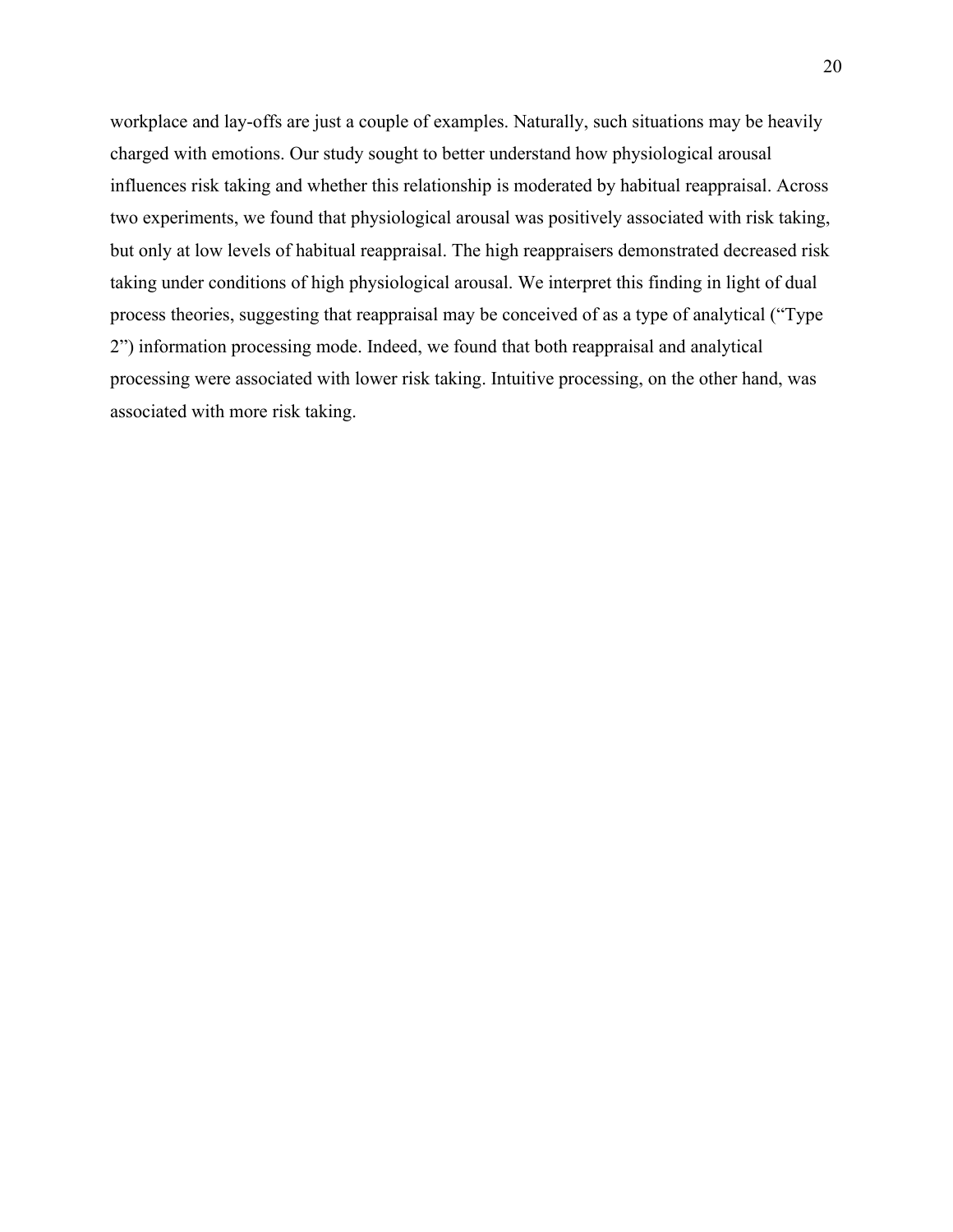#### **REFERENCES**

Aguinis, H., Henle, C. A., & Ostroff, C. (2001). Measurement in work and organizational psychology. In N. Anderson, D. S. Ones, H. K. Sinangil, & C. Viswesvaran (Eds.), **Handbook of industrial, work and organizational psychology** (Vol. 1, pp. 27–50). London: Sage.

Ariely, D., & Loewenstein, G. (2006). The heat of the moment: The effect of sexual arousal on sexual decision making. **Journal of Behavioral Decision Making**, 19(2): 87-98.

Ariely, D., Huber, J., & Wertenbroch, K. (2005). When do losses loom larger than gains? **Journal of Marketing Research**, 42(2), 134-138.

Arkes, H. R., Herren, L. T., & Isen, A. M. (1988). The role of potential loss in the influence of affect on risk-taking behavior. **Organizational behavior and human decision processes**, 42(2): 181-193.

Arnsten, A. F. (2009). Stress signalling pathways that impair prefrontal cortex structure and function. **Nature Reviews Neuroscience**, 10(6): 410-422.

Bakken, B. T. (2013). Intuition and analysis in decision making. **On the relationships between cognitive style, cognitive processing, decision behaviour, and task performance in a simulated crisis management context***.* Unpublished doctoral dissertation, BI Norwegian Business School, Oslo.

Bakken, B. T., & Hærem, T. (2020). Adaptive decision making processes in crisis management. In **Handbook of Intuition Research as Practice**. Edward Elgar Publishing.

Benedek, M., & Kaernbach, C. (2010). A continuous measure of phasic electrodermal activity. **Journal of neuroscience methods**, 190(1): 80-91.

Boucsein, W. (2012). **Electrodermal activity**. Springer Science & Business Media.

Bradley, M. M., & Lang, P. J. (1994). Measuring emotion: the self-assessment manikin and the semantic differential. **Journal of behavior therapy and experimental psychiatry**, 25(1): 49-59.

Buckert, M., Schwieren, C., Kudielka, B. M., & Fiebach, C. J. (2014). Acute stress affects risk taking but not ambiguity aversion. **Frontiers in Neuroscience**, 8.

Cheung, E., & Mikels, J. A. (2011). I'm feeling lucky: The relationship between affect and riskseeking in the framing effect. **Emotion**, 11(4): 852.

Codispoti, M., Surcinelli, P., & Baldaro, B. (2008). Watching emotional movies: Affective reactions and gender differences. **International Journal of Psychophysiology**, 69(2): 90-95.

Corson, Y., & Verrier, N. (2007). Emotions and false memories: Valence or arousal? **Psychological science**, 18(3): 208-211.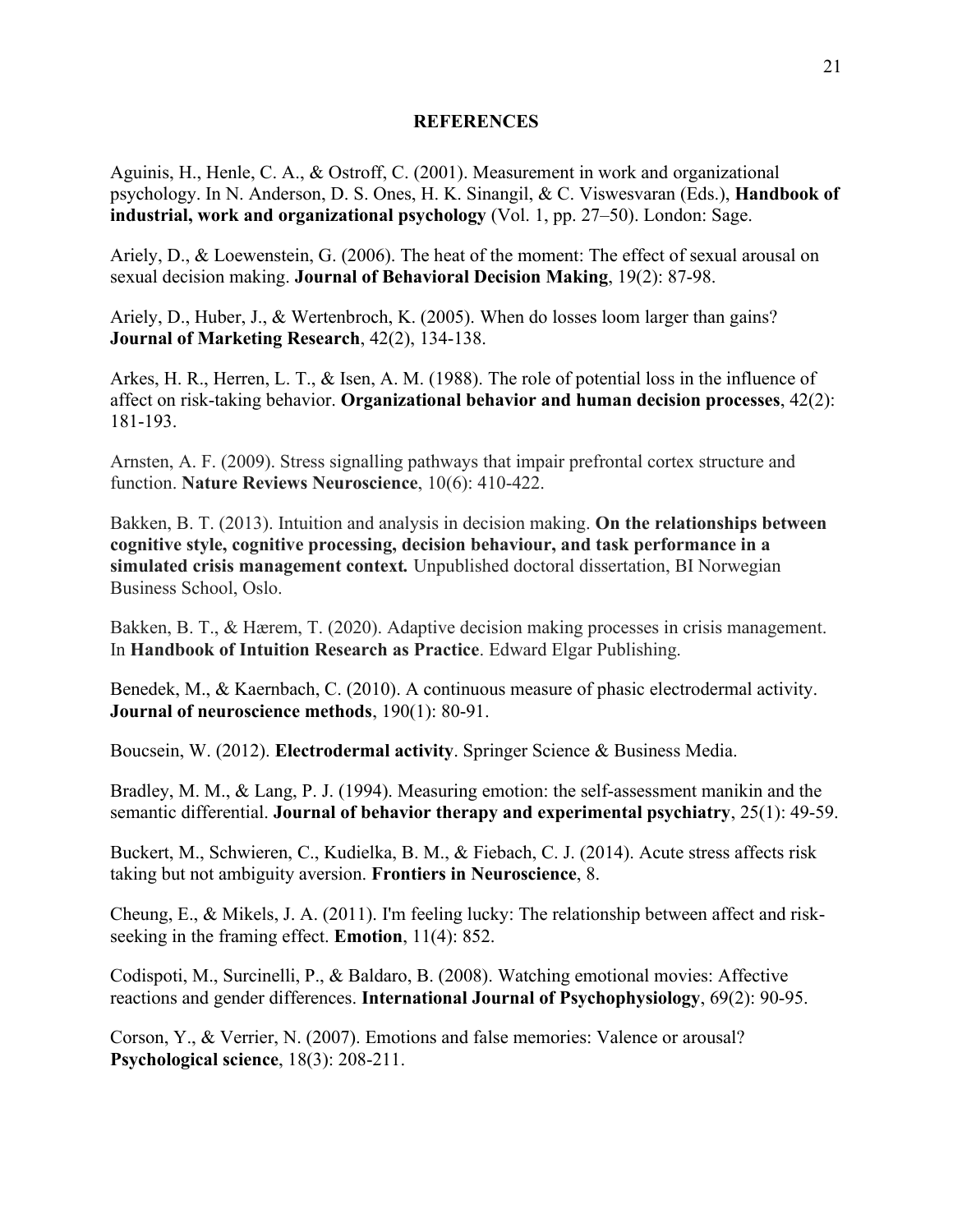Dane, E., & Pratt, M. G. (2007). Exploring intuition and its role in managerial decision making. **Academy of management review**, 32(1): 33-54.

Denny, B. T., & Ochsner, K. N. (2014). Behavioral effects of longitudinal training in cognitive 865 reappraisal. **Emotion**, 14(2): 425–433.

Drabant, E. M., McRae, K., Manuck, S. B., Hariri, A. R., & Gross, J. J. (2009). Individual differences in typical reappraisal use predict amygdala and prefrontal responses. **Biological psychiatry**, 65(5): 367-373.

Dunn, B. D., Billotti, D., Murphy, V., & Dalgleish, T. (2009). The consequences of effortful emotion regulation when processing distressing material: A comparison of suppression and acceptance. **Behaviour research and therapy**, 47(9): 761-773.

Fedorikhin, A., & Patrick, V. M. (2010). Positive mood and resistance to temptation: The interfering influence of elevated arousal. **Journal of Consumer Research**, 37(4): 698-711.

Fernandes, M. A., Koji, S., Dixon, M. J., & Aquino, J. M. (2011). Changing the focus of attention: The interacting effect of valence and arousal. **Visual cognition**, 19(9): 1191-1211.

Figner, B., & Murphy, R. O. (2011). Using skin conductance in judgment and decision making research. **A handbook of process tracing methods for decision research**, 163-184.

Ford, B. Q., & Troy, A. S. (2019). Reappraisal reconsidered: A closer look at the costs of an acclaimed emotion-regulation strategy. **Current Directions in Psychological Science**, 28(2): 195-203.

George, J. M., & Dane, E. (2016). Affect, emotion, and decision making. **Organizational Behavior and Human Decision Processes**, 136: 47-55.

Goldin, P. R., McRae, K., Ramel, W., & Gross, J. J. (2008). The neural bases of emotion regulation: reappraisal and suppression of negative emotion. **Biological psychiatry**, 63(6): 577- 586.

Gross, J. J., & John, O. P. (2003). Individual differences in two emotion regulation processes: implications for affect, relationships, and well-being. **Journal of personality and social psychology**, 85(2): 348.

Hanoch, Y., & Vitouch, O. (2004). When less is more: Information, emotional arousal and the ecological reframing of the Yerkes-Dodson law. **Theory & Psychology**, 14(4): 427-452.

Heilman, R. M., Miu, A. C., & Houser, D. (2016). Emotion regulation and economic decisionmaking. In **Neuroeconomics** (pp. 113-131). Springer, Berlin, Heidelberg.

Huber, J., & Wertenbroch, K. (2005). When do losses loom larger than gains? **Journal of Marketing Research**, 42(2): 134-138.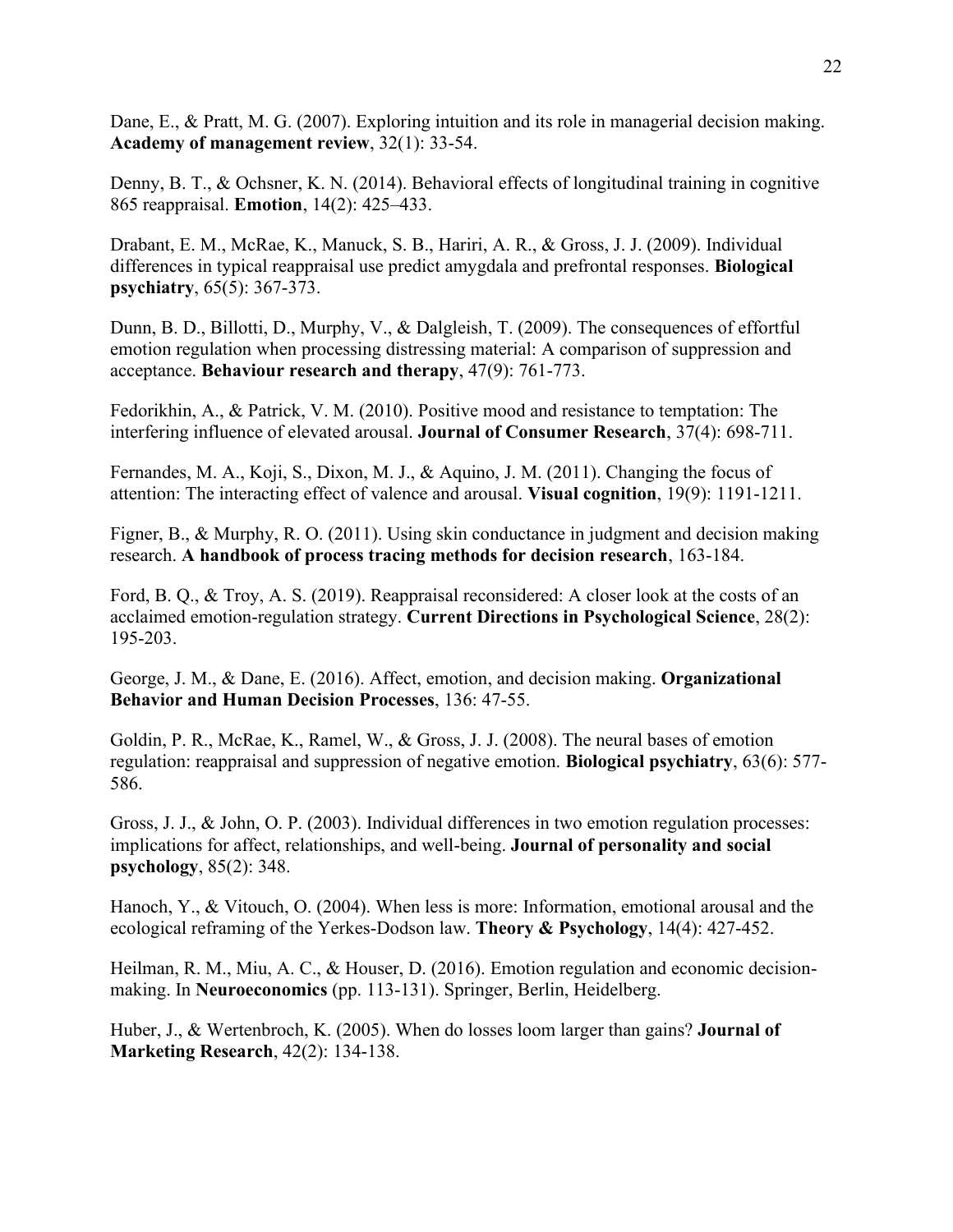Isen, A. M., & Geva, N. (1987). The influence of positive affect on acceptable level of risk: The person with a large canoe has a large worry. **Organizational Behavior and Human Decision Processes**, 39(2): 145-154.

Isen, A. M., & Patrick, R. (1983). The effect of positive feelings on risk taking: When the chips are down. **Organizational behavior and human performance**, 31(2): 194-202.

Isen, A. M., Nygren, T. E., & Ashby, F. G. (1988). Influence of positive affect on the subjective utility of gains and losses: it is just not worth the risk. **Journal of personality and Social Psychology**, 55(5): 710.

Jahedi, S., Deck, C., & Ariely, D. (2017). Arousal and economic decision making. **Journal of Economic Behavior & Organization**, 134: 165-189.

Johnson, E. J., & Tversky, A. (1983). Affect, generalization, and the perception of risk. **Journal of personality and social psychology**, 45(1): 20.

Kahneman, D. (2002). Maps of bounded rationality: A perspective on intuitive judgment and choice. **Nobel prize lecture**, 8: 351-401.

Kahneman, D. (2003). A perspective on judgment and choice: mapping bounded rationality. **American psychologist**, 58(9): 697.

Kahneman, D., & Tversky, A. (1979). Prospect theory: An analysis of decision under risk. **Econometrica, 47**: 263–292.

Kahneman, D., Knetsch, J. L., & Thaler, R. H. (1990). Experimental tests of the endowment effect and the Coase theorem. **Journal of political Economy, 98**(6): 1325-1348.

Keller, C., Siegrist, M., & Gutscher, H. (2006). The role of the affect and availability heuristics in risk communication. **Risk analysis**, 26(3): 631-639.

Knutson, B., Wimmer, G. E., Kuhnen, C. M., & Winkielman, P. (2008). Nucleus accumbens activation mediates the influence of reward cues on financial risk taking. **NeuroReport**, 19(5): 509-513.

Kralik, J. D., Xu, E. R., Knight, E. J., Khan, S. A., & Levine, W. J. (2012). When less is more: Evolutionary origins of the affect heuristic. **Plos One**, 7(10): e46240.

Lang, P. J., Bradley, M. M., & Cuthbert, B. N. (2008). **International affective picture system (IAPS): Affective ratings of pictures and instruction manual. Technical report A-8**. University of Florida, Gainsville, FL.

Lang, P. J., Greenwald, M. K., Bradley, M. M., & Hamm, A. O. (1993). Looking at pictures: Affective, facial, visceral, and behavioral reactions. **Psychophysiology**, 30(3): 261-273.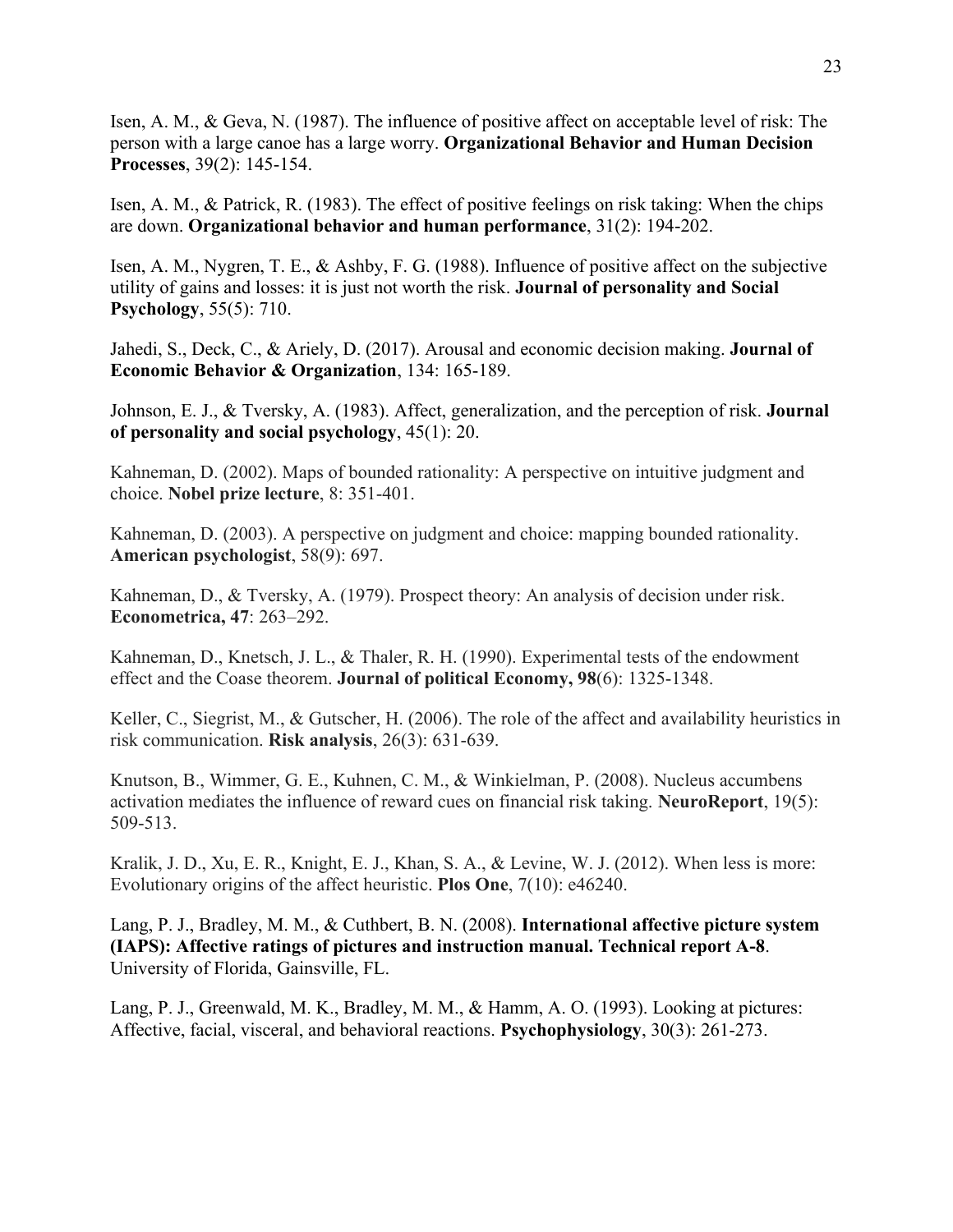Lempert, K. M., Porcelli, A. J., Delgado, M. R., & Tricomi, E. (2012). Individual Differences in Delay Discounting Under Acute Stress: The Role of Trait Perceived Stress. **Frontiers in Psychology**, 3.

Lerner, J. S., & Keltner, D. (2000). Beyond valence: Toward a model of emotion-specific influences on judgement and choice. **Cognition & emotion**, 14(4): 473-493.

Lerner, J. S., Li, Y., Valdesolo, P., & Kassam, K. S. (2015). Emotion and decision making. **Annual review of psychology**, 66: 799 – 823.

Libkuman, T. M., Otani, H., Kern, R., Viger, S. G., & Novak, N. (2007). Multidimensional normative ratings for the international affective picture system. **Behavior research methods***,*  39(2): 326-334.

Loewenstein, G. F. & O'Donoghue, T. (2004). **Animal Spirits: Affective and Deliberative Processes in Economic Behavior**. Available at SSRN: http://ssrn.com/abstract=539843.

Loewenstein, G. F., Weber, E. U., Hsee, C. K., & Welch, N. (2001). Risk as feelings. **Psychological bulletin**, 127(2): 267.

Mano, H. (1992). Judgments under distress: Assessing the role of unpleasantness and arousal in judgment formation. **Organizational Behavior and Human Decision Processes**, 52(2): 216- 245.

McCall, C., Hildebrandt, L. K., Bornemann, B., & Singer, T. (2015). Physiophenomenology in retrospect: Memory reliably reflects physiological arousal during a prior threatening experience. **Consciousness and Cognition**, 38: 60-70.

Milyavsky, M., Webber, D., Fernandez, J. R., Kruglanski, A. W., Goldenberg, A., Suri, G., & Gross, J. J. (2019). To reappraise or not to reappraise? Emotion regulation choice and cognitive energetics. **Emotion**, 19(6): 964.

Miu, A. C., & Crişan, L. G. (2011). Cognitive reappraisal reduces the susceptibility to the framing effect in economic decision making. **Personality and Individual Differences**, 51(4): 478-482.

Moser, J. S., Dougherty, A., Mattson, W. I., Katz, B., Moran, T. P., Guevarra, D., . . . Kross, E. (2017). Third-person self-talk facilitates emotion regulation without engaging cognitive control: Converging evidence from ERP and fMRI. **Scientific Reports**, 7(1): Article 4519.

Naqvi, N., Shiv, B., & Bechara, A. (2006). The role of emotion in decision making: A cognitive neuroscience perspective. **Current directions in psychological science**, 15(5): 260-264.

Novemsky, N., & Kahneman, D. (2005). The boundaries of loss aversion. **Journal of Marketing research**, 42(2): 119-128.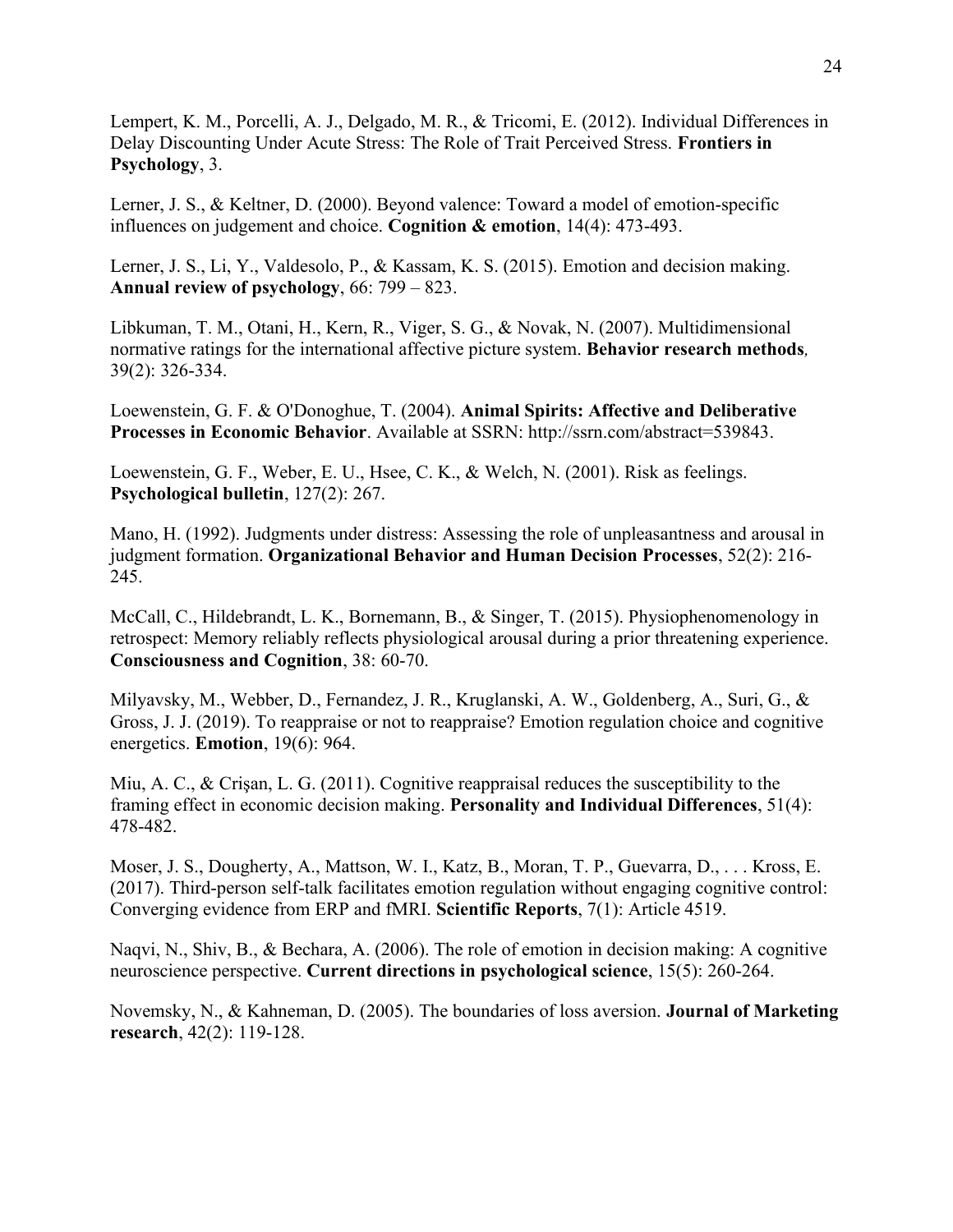Nygren, T. E., Isen, A. M., Taylor, P. J., & Dulin, J. (1996). The influence of positive affect on the decision rule in risk situations: Focus on outcome (and especially avoidance of loss) rather than probability. **Organizational behavior and human decision processes**, 66(1): 59-72.

Panno, A., Lauriola, M., & Figner, B. (2013). Emotion regulation and risk taking: Predicting risky choice in deliberative decision making. **Cognition & emotion**, 27(2): 326-334.

Paulus, M. P., & Stein, M. B. (2006). An insular view of anxiety. Biological psychiatry, 60(4), 383-387.

Porcelli, A. J., & Delgado, M. R. (2017). Stress and decision making: Effects on valuation, learning, and risk-taking. **Current Opinion in Behavioral Sciences**, 14: 33–39.

Porter, S., Spencer, L., & Birt, A. R. (2003). Blinded by emotion? Effect of the emotionality of a scene on susceptibility to false memories. **Canadian Journal of Behavioural Science/Revue canadienne des sciences du comportement**, 35(3): 165.

Posner, J., Russell, J. A., & Peterson, B. S. (2005). The circumplex model of affect: An integrative approach to affective neuroscience, cognitive development, and psychopathology. **Development and psychopathology**, 17(3): 715.

Powers, J. P., & LaBar, K. S. (2019). Regulating emotion through distancing: A taxonomy, neurocognitive model, and supporting meta-analysis. **Neuroscience & Biobehavioral Reviews**, 96: 155-173.

Rakow, T., & Newell, B. R. (2010). Degrees of uncertainty: An overview and framework for future research on experience‐based choice. **Journal of Behavioral Decision Making**, 23(1): 1- 14.

Reich, J. W., & Zautra, A. J. (2002). Arousal and the relationship between positive and negative affect: An analysis of the data of Ito, Cacioppo, and Lang (1998). **Motivation and Emotion**, 26(3): 209-222.

Russell, J. A. (2003). Core affect and the psychological construction of emotion. **Psychological review**, 110(1): 145-172.

Russell, J. A., & Barrett, L. F. (1999). Core affect, prototypical emotional episodes, and other things called emotion: dissecting the elephant. **Journal of personality and social psychology**, 76(5): 805.

Schimmack, U., & Derryberry, D. E. (2005). Attentional interference effects of emotional pictures: threat, negativity, or arousal? **Emotion**, 5(1): 55.

Schwarz, N., & Clore, G. L. (1988). How do I feel about it? The informative function of affective states. **Affect, cognition, and social behavior**, 44-62.

Slovic, P., Finucane, M. L., Peters, E., & MacGregor, D. G. (2007). The affect heuristic. **European journal of operational research**, 177(3): 1333-1352.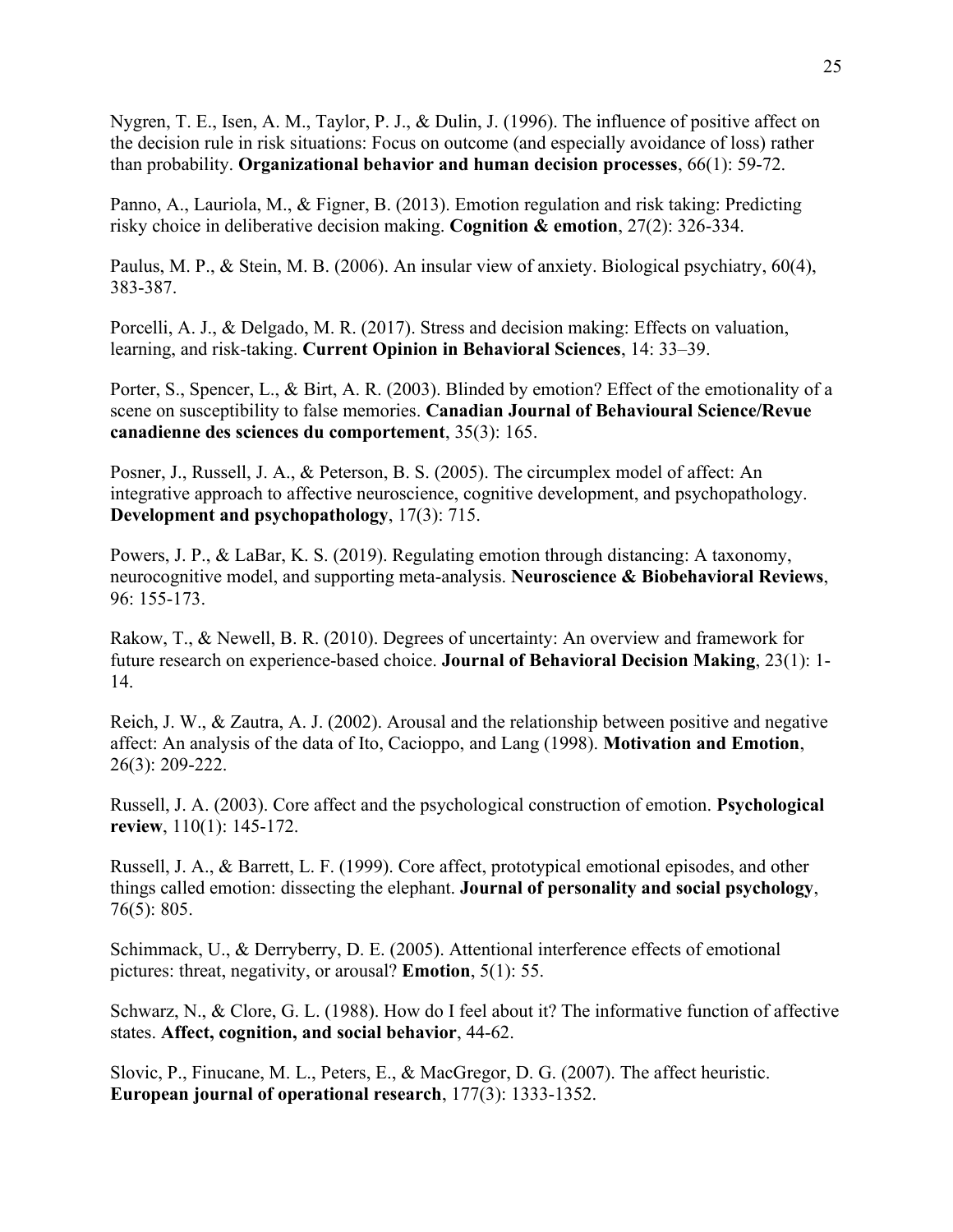Slovic, P., Peters, E., Finucane, M. L., & MacGregor, D. G. (2005). Affect, risk, and decision making. **Health psychology**, 24(4S): S35.

Sokol-Hessner, P., Hsu, M., Curley, N. G., Delgado, M. R., Camerer, C. F., & Phelps, E. A. (2009). Thinking like a trader selectively reduces individuals' loss aversion. **Proceedings of the National Academy of Sciences**, 106(13): 5035-5040.

Stanovich, K. E., & West, R. F. (2000). Individual differences in reasoning: Implications for the rationality debate? **Behavioral and brain sciences**, 23(5): 645-665.

Starcke, K., Wolf, O. T., Markowitsch, H. J., & Brand, M. (2008). Anticipatory stress influences decision making under explicit risk conditions. **Behavioral Neuroscience***,* 122(6): 1352–1360.

Stark, R., Walter, B., Schienle, A., & Vaitl, D. (2005). Psychophysiological correlates of disgust and disgust sensitivity. **Journal of Psychophysiology**, 19(1): 50-60.

Tronstad, C., Gjein, G. E., Grimnes, S., Martinsen, Ø. G., Krogstad, A.-L., & Fosse, E. (2008). Electrical measurement of sweat activity. **Physiological measurement**, 29(6): S407-S415.

Västfjäll, D., Peters, E., & Slovic, P. (2014). The affect heuristic, mortality salience, and risk: Domain‐specific effects of a natural disaster on risk‐benefit perception. **Scandinavian journal of psychology**, 55(6): 527-532.

Zald, D. H. (2003). The human amygdala and the emotional evaluation of sensory stimuli. **Brain Research Reviews**, 41(1): 88-123.

Zillmann, D., Katcher, A. H., & Milavsky, B. (1972). Excitation transfer from physical exercise to subsequent aggressive behavior. **Journal of Experimental Social Psychology**, 8(3): 247-259.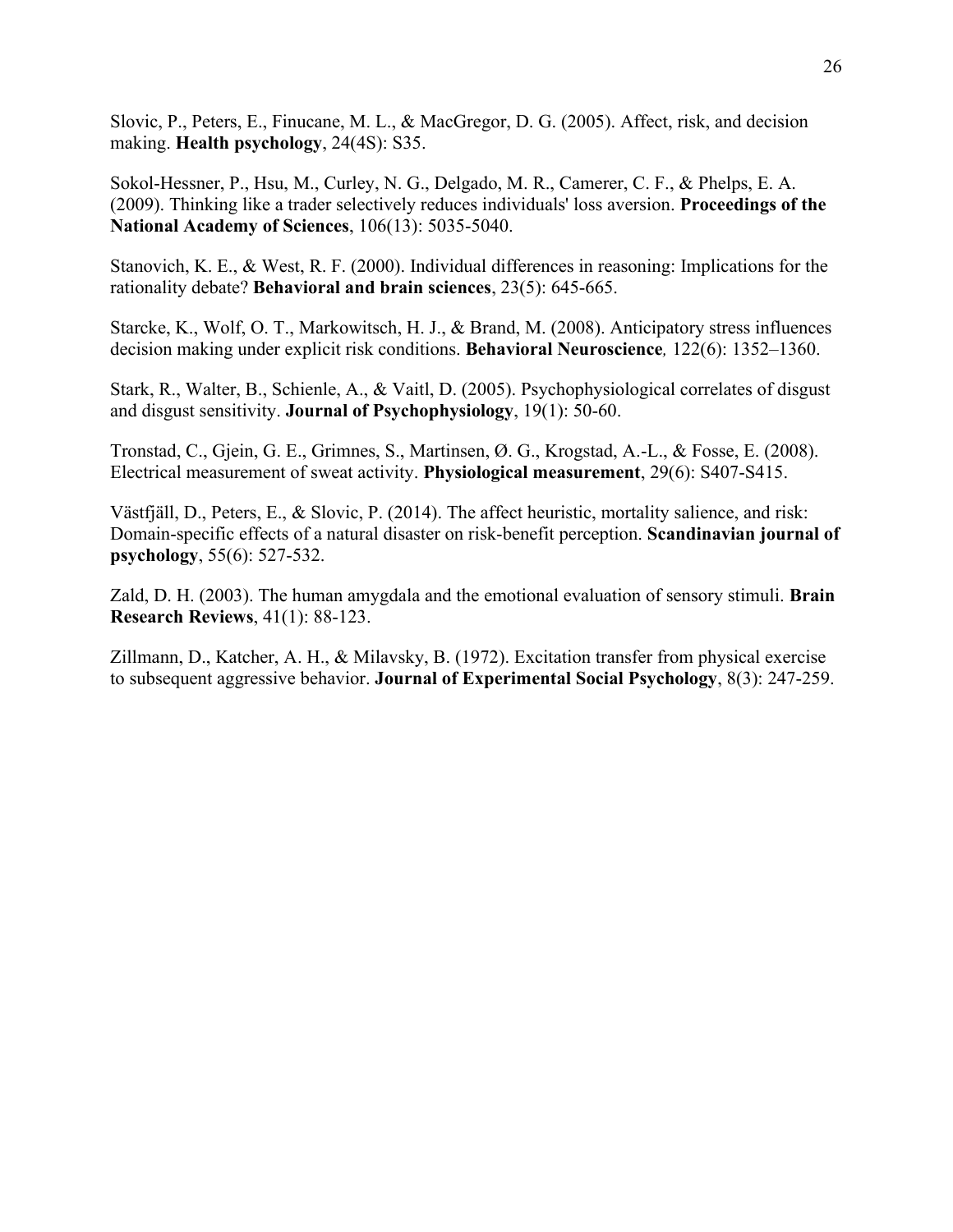# **APPENDIX A**

# **TABLE 1**

Means (and SDs) of manipulation checks across conditions.

| <b>Condition</b>                                | <b>Perceived</b><br>valence | <b>Perceived</b><br>arousal | Physiological<br>arousal | <b>Picture</b><br>description |
|-------------------------------------------------|-----------------------------|-----------------------------|--------------------------|-------------------------------|
| Control: Positive valence,<br>low arousal       | 6.24(1.22)                  | 2.71(1.58)                  | 4.45(1.93)               | Green leaves                  |
| Experimental: Negative<br>valence, high arousal | 4.27(1.43)                  | 3.61(1.92)                  | 4.51(1.77)               | Snake                         |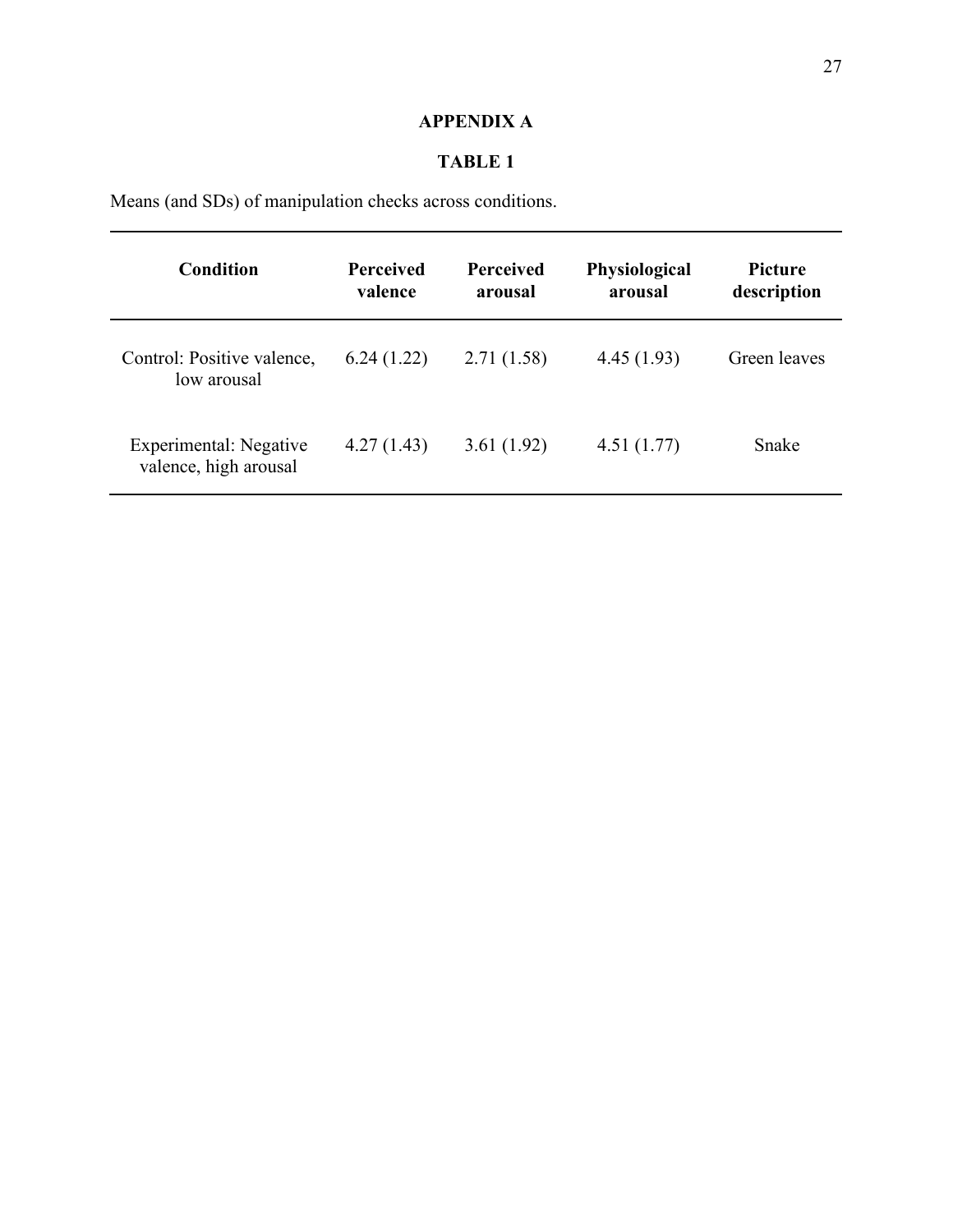## **APPENDIX B**

### **TABLE 2**

Hierarchical binary logistic regression.  $N = 78$ .

|                           | <b>Model 1</b> |       | <b>Model 2</b> |       | Model 3        |       |
|---------------------------|----------------|-------|----------------|-------|----------------|-------|
|                           | B              | SE(B) | $\bf{B}$       | SE(B) | $\mathbf{B}$   | SE(B) |
| Constant                  | $-0.56$        | 0.75  | 1.74           | 1.64  | 0.72           | 1.76  |
| Gender                    | $-0.33$        | 0.50  | $-0.36$        | 0.53  | $-0.36$        | 0.54  |
| Response time             | 0.01           | 0.01  | 0.01           | 0.01  | 0.01           | 0.01  |
| Condition                 | $-0.92$ † 0.51 |       | $-0.94$        | 0.68  | $-1.35\dagger$ | 0.74  |
| Valence                   |                |       | $-0.16$        | 0.21  | $-0.16$        | 0.21  |
| Subjective arousal        |                |       | $-0.46*$       | 0.18  | $-0.50**$      | 0.19  |
| Physiological arousal     |                |       |                |       | $0.33\dagger$  | 0.19  |
| <b>Summary statistics</b> |                |       |                |       |                |       |
| Nagelkerke $R^2$          | .07            |       | .20            |       | .25            |       |
| $X^2$ (df)                | 3.93(3)        |       | $12.00*(5)$    |       | $15.28*(6)$    |       |
| $\Delta \chi^2$ (df)      |                |       | 8.07(5)        |       | 3.28(6)        |       |

*Note*: Condition = low arousal positive valence (0), high arousal negative valence (1).

Coding D.V.: Risk taking;  $0 =$  risk averse,  $1 =$  risk taking.

 $\dagger p < 0.10, * p < 0.05, ** p < .01.$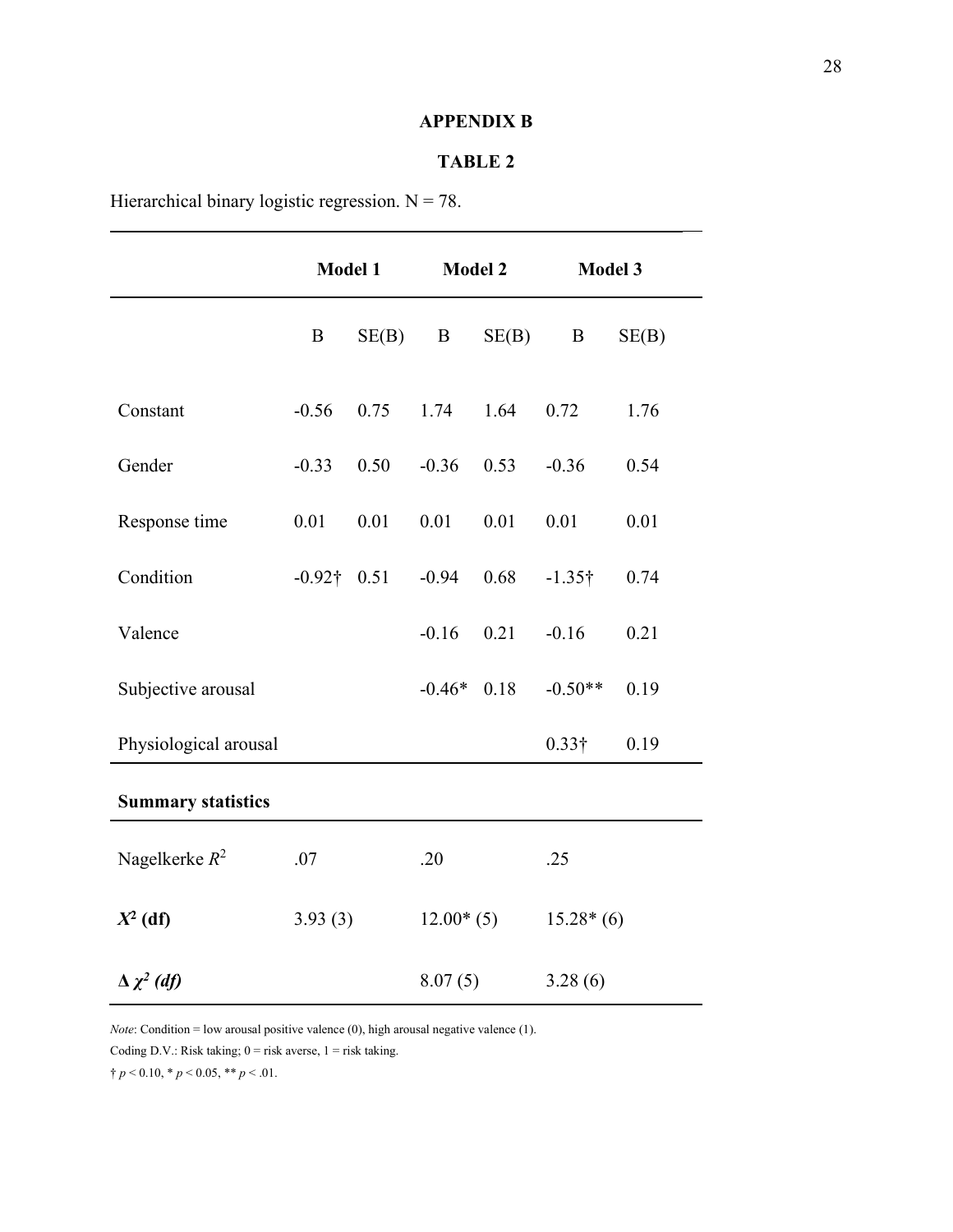# **APPENDIX C**

# **TABLE 3**

Mean (SD) for physiological arousal, subjective arousal, and valence in each condition.

| Condition                   | Physiological arousal Subjective arousal Valence |            |            |
|-----------------------------|--------------------------------------------------|------------|------------|
| Sky-surfer                  | 0.87(0.87)                                       | 5.03(2.07) | 5.60(1.77) |
| Happy baby                  | 1.11(1.33)                                       | 3.90(1.62) | 6.68(1.51) |
| Leaves                      | 1.00(0.65)                                       | 3.37(2.06) | 6.57(1.36) |
| Starving child $1.04(1.42)$ |                                                  | 3.74(1.73) | 2.87(1.23) |
| Soldier                     | 0.98(0.47)                                       | 4.06(1.84) | 2.73(1.23) |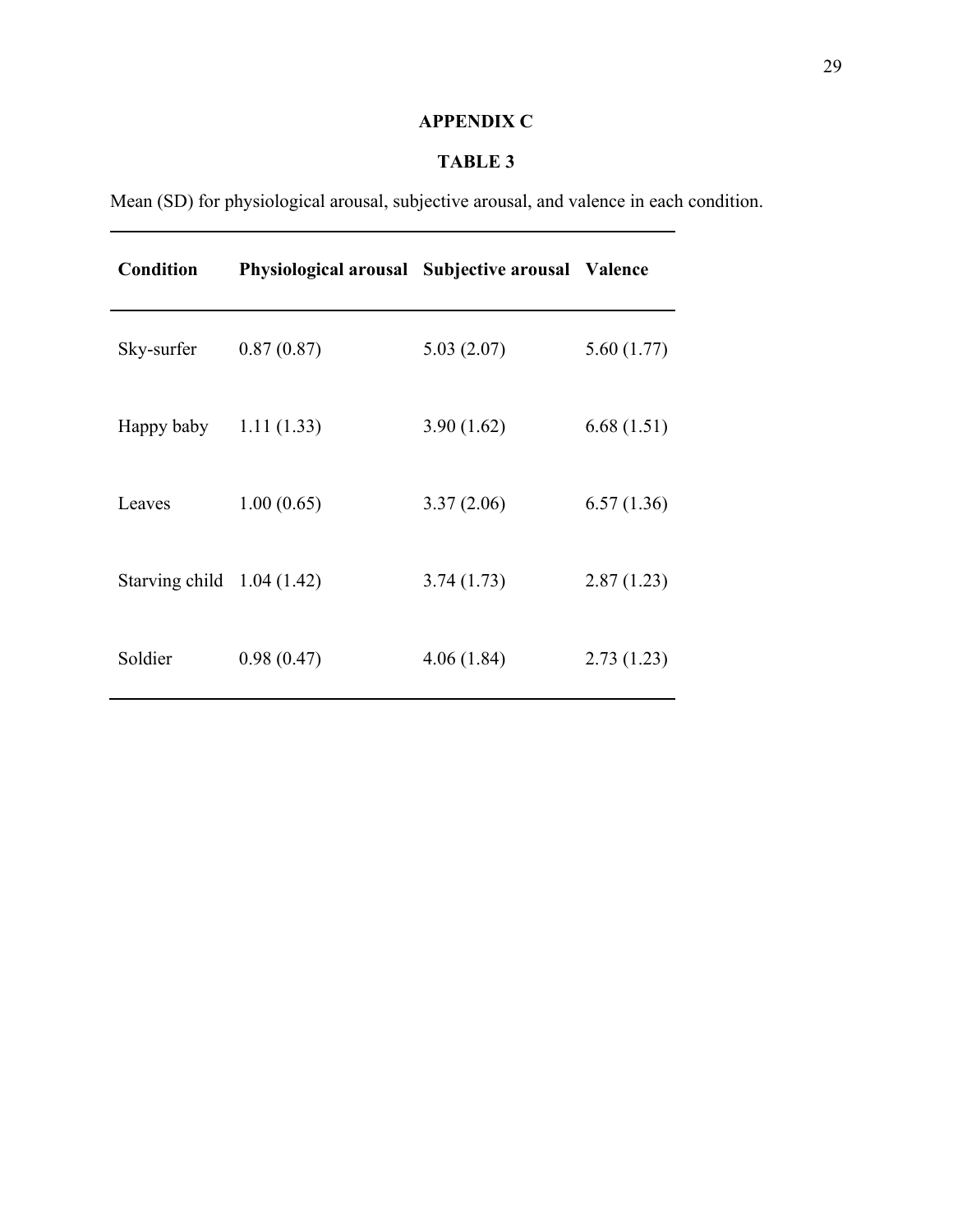# **APPENDIX D**

## **TABLE 4**

Bivariate correlations between continuous variables.

| Variable                 | $\mathbf{1}$ | $\overline{2}$ | $\mathbf{3}$     | $\overline{\mathbf{4}}$ | 5      | 6   |
|--------------------------|--------------|----------------|------------------|-------------------------|--------|-----|
| 1. Response time         |              |                |                  |                         |        |     |
| 2. Subjective arousal    | .04          |                |                  |                         |        |     |
| 3. Subjective valence    | .08          | $-.09$         |                  |                         |        |     |
| 4. Physiological arousal | $-.12$       | .05            | $-.03$           |                         |        |     |
| 5. Intuitive processing  | $-.29**$     | $.23**$        | .07              | .07                     |        |     |
| 6. Analytical processing | .06          | $-.18*$        | $-.05$           | $-12$                   | $-.05$ |     |
| 7. Reappraisal           | .06          | .04            | $-.15^{\dagger}$ | .04                     | $-.05$ | .01 |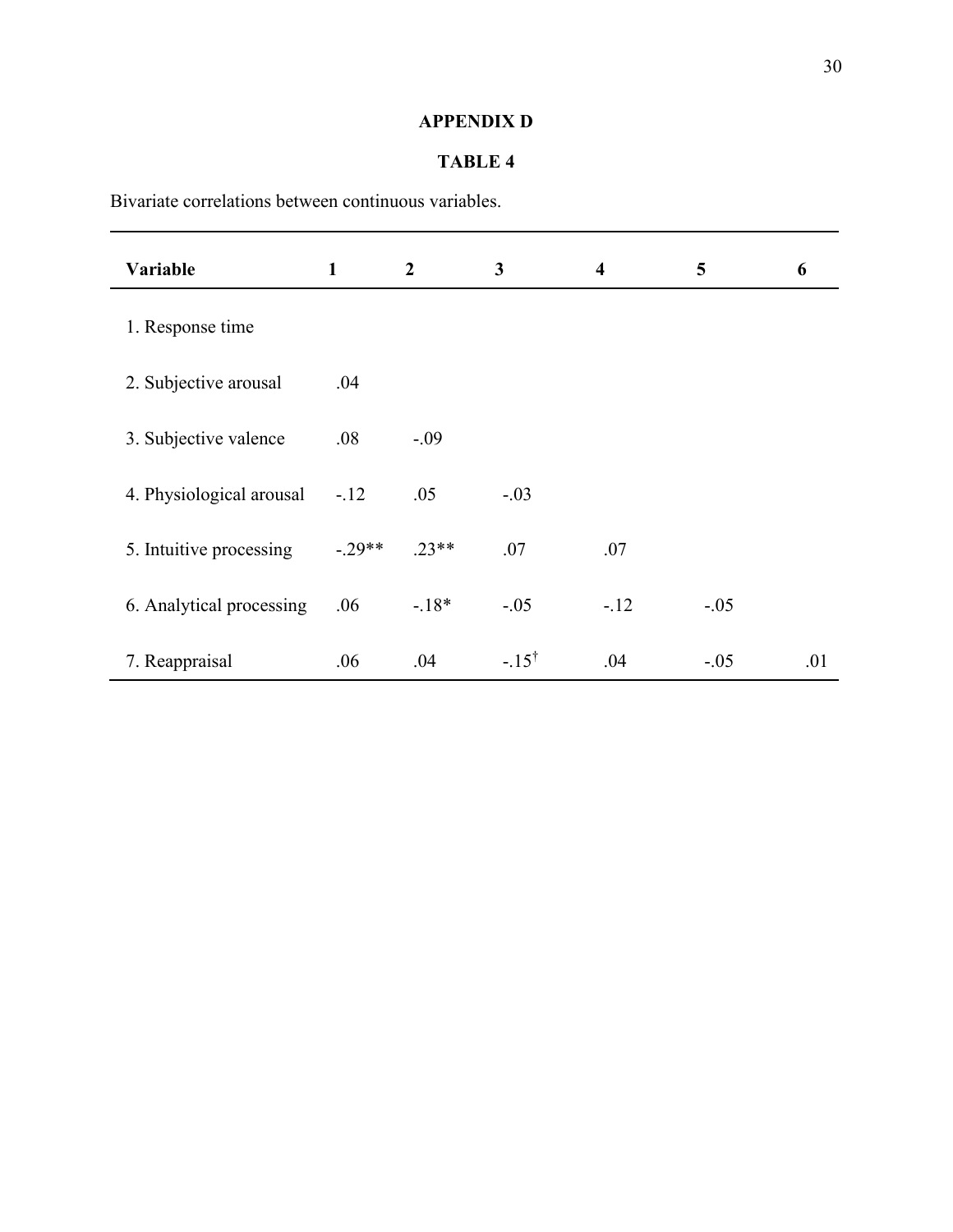## **APPENDIX E**

## **TABLE 5**

Results from ANOVA and direct contrasts between conditions.

|                                                 | <b>Perceived valence</b>                                                        | <b>Perceived arousal</b>                            | <b>Physiological arousal</b>                          |
|-------------------------------------------------|---------------------------------------------------------------------------------|-----------------------------------------------------|-------------------------------------------------------|
| <b>Overall difference</b><br>between conditions | $F(4,149)=58.69, p<$<br>$0.01, \eta_0^2 = .61$                                  | $F(4,149)=3.32, p <$<br>$0.05, \eta_{\rho}^2 = .08$ | $F(4, 149) = .21, p =$<br>.95, $\eta_{\rho}^2$ = .006 |
| <b>Direct contrasts</b>                         |                                                                                 |                                                     |                                                       |
| (1) Negative valence<br>vs. positive valence    | $t(149) = 13.14, p < 0.01$                                                      | $t(149) = 1.70, p = .14$                            | $t(149) = -.191, p = .92$                             |
| (2) Negative valence<br>vs. control             | $t(149) = -11.88, p < .001$ $t(149) = -1.29, p = .20$ $t(149) = -.048, p = .96$ |                                                     |                                                       |
| (3) Positive valence<br>vs. control             | $t(149) = -1.19, p = .24$                                                       | $t(149) = 2.46, p < 0.01$                           | $t(149) = -.034, p = .97$                             |
| (4) High arousal vs.<br>medium arousal          | $t(149) = -2.50, p < 0.01$                                                      | $t(149) = 2.27, p < .05$                            | $t(149) = -.81, p = .42$                              |
| (5) High arousal vs.<br>control                 | $t(149) = -7.56, p < .001$                                                      | $t(149) = 2.81, p < .01$                            | $t(149) = -.32, p = .75$                              |
| (6) Medium arousal<br>vs. control               | $t(149) = 6.76, p < .001$                                                       | $t(149) = 7.04, p < .001$ $t(149) = 2.02, p < .05$  |                                                       |

*Note:* Negative valence = starving child and injured soldier, Positive valence = smiling baby and sky surfer, High arousal = sky surfer and injured soldier, Medium arousal = smiling baby and starving child, Control = green leaves.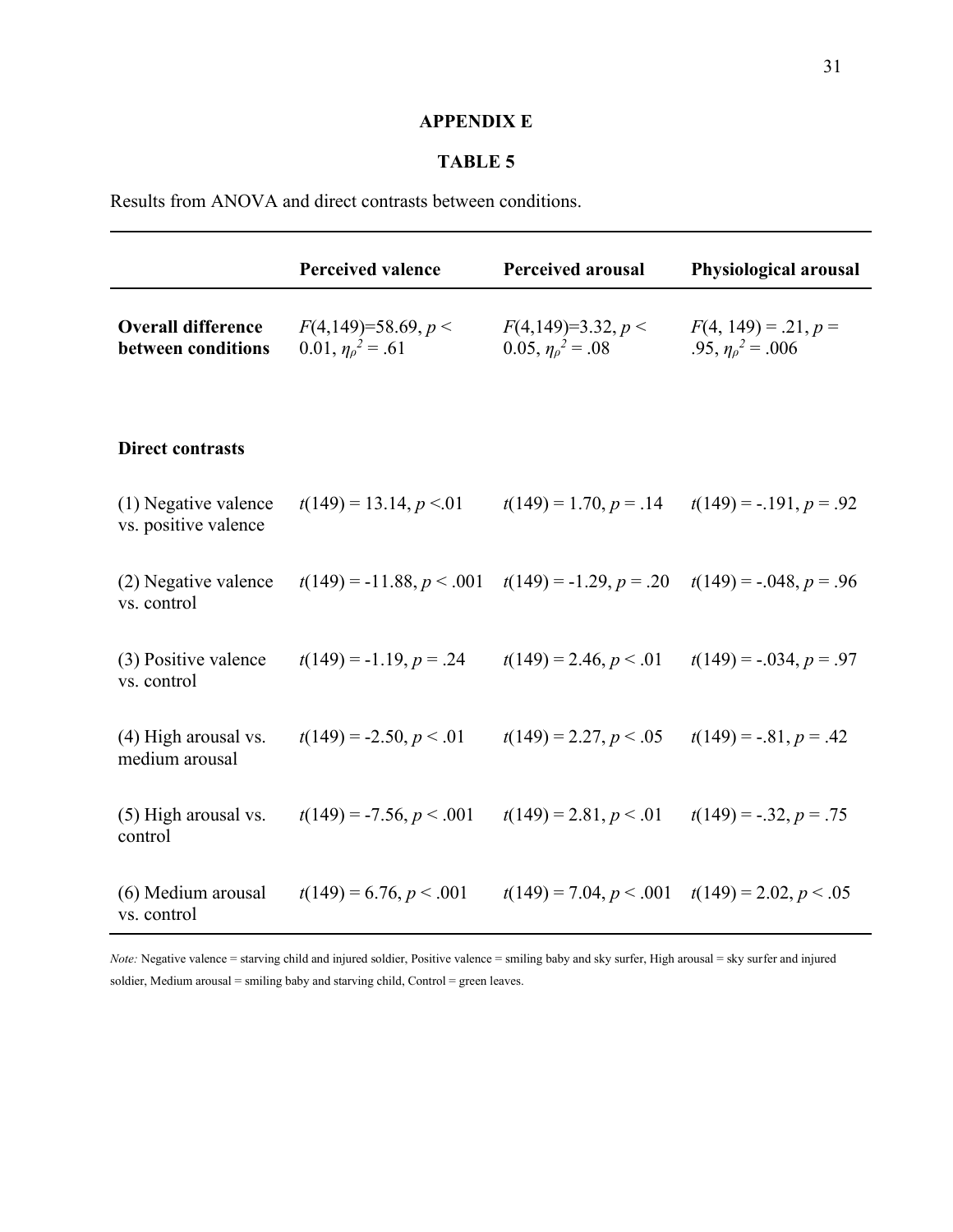## **APPENDIX F**

# **TABLE 6**

Logistic binary regression model predicting risk taking.

|                           | <b>Model 1</b> | <b>Model 2</b>  | Model 3                  |
|---------------------------|----------------|-----------------|--------------------------|
| Constant                  | $-0.56(0.40)$  | $-0.70(0.52)$   | $-0.83(0.53)$            |
| Gender                    | 0.26(0.37)     | 0.30(0.39)      | 0.42(0.42)               |
| Response Time             | $0.39^*(0.18)$ | $0.02^*(0.01)$  | $0.03^{**}(0.01)$        |
| Skysurfer                 | 0.46(0.52)     | 0.77(0.68)      | 0.85(0.71)               |
| Baby                      | $-0.52(0.56)$  | $-0.50(0.78)$   | $-.51(0.79)$             |
| Leaves                    | $-0.31(0.54)$  | $-0.21(0.76)$   | $-0.29(0.77)$            |
| <b>Starving Child</b>     | $-0.12(0.53)$  | $-0.09(0.55)$   | $-0.01(0.58)$            |
| Valence                   |                | $-0.02(0.13)$   | $-0.03(0.11)$            |
| Subjective arousal        |                | $-0.23^*(0.11)$ | $-0.27^*(0.11)$          |
| Physiological arousal     |                | 0.02(0.12)      | $-0.03(0.18)$            |
| Reappraisal               |                | 0.28(0.19)      | 0.19(0.20)               |
| Intuitive processing      |                | 0.52(0.34)      | $0.82^*(0.37)$           |
| Analytical processing     |                | $-0.48(0.31)$   | $-0.54^{\dagger}$ (0.32) |
| Phys. arousal*Reappraisal |                |                 | $-0.72*(0.42)$           |
| <b>Summary statistics</b> |                |                 |                          |
| Nagelkerke $R^2$          | 0.07           | 0.15            | 0.23                     |
| $X^2$                     | 8.36           | 18.22           | 28.18                    |
| $\Delta_{x}^{2}$          |                | 9.86            | 9.96                     |

*Note:* All continuous variables are mean-centered. Coding D.V.: Risk taking; 0=risk averse, 1=risk seeking.

 $\uparrow p < .10, \, \ast p < .05, \, \ast \ast p < .01.$